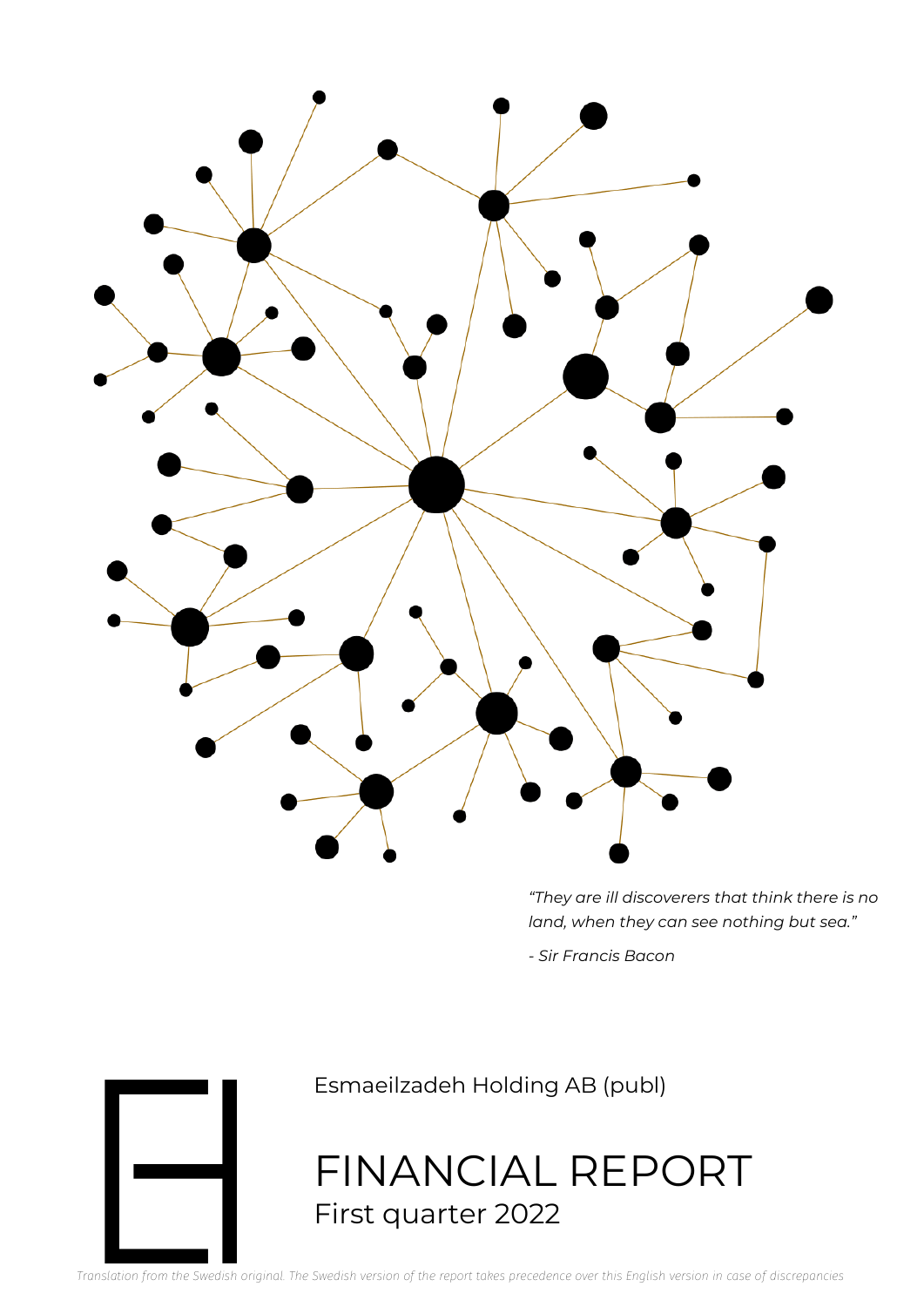### ESMAEILZADEH HOLDING IN BRIEF

Esmaeilzadeh Holding AB (publ) ("EHAB") is an investment company run by entrepreneurs, for entrepreneurs. We invest in, establish run and develop companies in different industries focused on deep niches. Our primary focus is on establishing acquisition-oriented companies with opportunities for both organic- and acquisition-based growth.

EHAB's current holdings include stakes in Ametalis, Crutiq, Dentalum, Eitrium, Mirovia, Novedo, Plenius, Rebellion, Samfastigheter i Norden, Sdiptech, Xbrane Biopharma, Äleven and in active investment platforms such as Centripetal and Hidden Dreams.

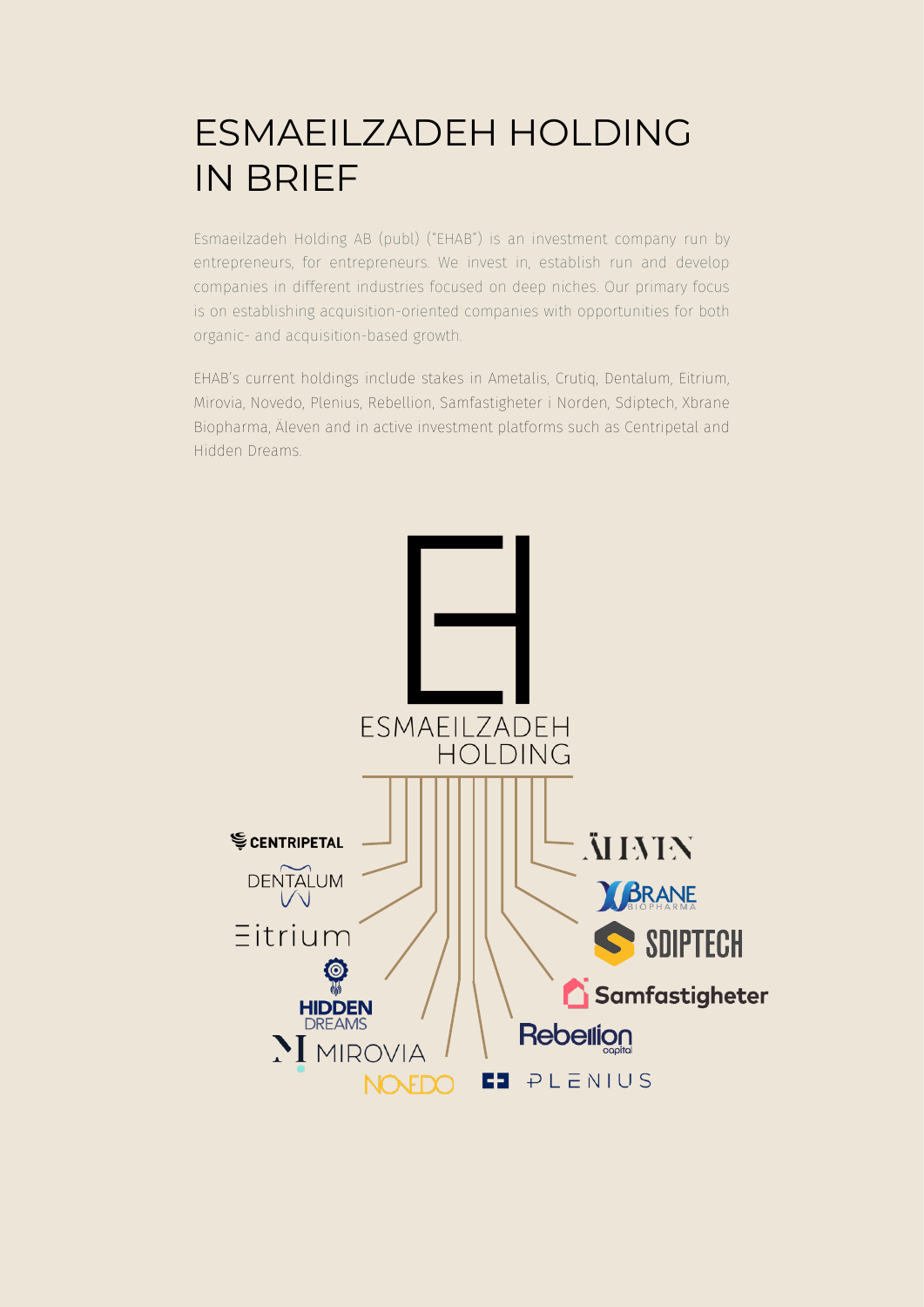### IN POSITION FOR CONTINUED GROWTH

*"During the first quarter, EHAB strengthened its cash position with a bond loan of SEK 1.2 billion and is therefore in a very good position to finance the high degree of activity in our portfolio. At the same time, EHAB continues to pursue its strategic and long-term initiatives to achieve economies of scale and to streamline and consolidate the portfolio, which we believe will benefit both investors and our portfolio companies."*

#### Saeid Esmaeilzadeh, Chief Executive Officer

- **Financial overview**
- Total net asset value was SEK 4,374 million (SEK 277 million), equivalent to SEK 5,770 per share (SEK 1,107) compared to SEK 4,514 million and SEK 5,995 per share at the end of the fourth quarter in 2021.
- The balance sheet total was SEK 5,506 million (SEK 279 million), compared with SEK 4,516 million at the end of the fourth quarter in 2021.
- Net cash/-debt amounted to SEK -584.1 million (SEK 11.6 million), resulting in a loan-to-value ratio (LTV) of 13% (0%) The equity ratio was 79% (99%).
- Profit for the quarter amounted to SEK -140 million (SEK -0) and earnings per share amounted to SEK -185 million (0 SEK).

#### **Significant events during the first quarter of 2022**

- In January of 2022, EHAB issued a bond loan of 1.2 billion under a framework of SEK 2.4 billion in total. The bond loan has been listed for trading on Frankfurt Open Market.
- EHAB held an extraordinary general meeting in February 2022, whereby Roberto Rutili and Fredrik Holmström were elected as board members.
- During January and February, EHAB acquired 267,764 class B shares of Sdiptech AB for a total of SEK 96.5 million.
- During the first quarter, EHAB issued a short-term bridge loan equivalent to SEK 139 million to Rebellion Capital AB to facilitate additional acquisitions, and also made certain short-term loans to the portfolio companies Äleven through SLDB AB (SEK 99 million) and Centripetal Partner AB (SEK 50 million) to facilitate further acquisitions and investments.

- EHAB has made shareholder contributions to the portfolio companies Plenius AB (SEK 101.7 million), Eitrium AB (SEK 36.5 million) and Samfastigheter i Norden AB (SEK 15.0 million) in order to finance their continued growth.
- In March, EHAB acquired additional preferential shares in Hidden Dreams AB for SEK 5.7 million.
- In March EHAB acquired shares in Novedo totalling SEK 17.6 million.
- In March EHAB acquired its outstanding bond for SEK 64.4 million.

#### **Significant events after the quarter**

- In April, EHAB provided certain short-term loans to the portfolio companies Crutiq AB (SEK 30 million) and Centripetal Partner AB (SEK 20 million) to facilitate further acquisitions and investments.
- In May the portfolio company Rebellion issued a bond under a framework of SEK 1 billion. The company has also secured a private placement of SEK 200 million during the same period.
- In May EHAB issued loans to Plenius totalling EUR 12 million. Later in the same month, Plenius completed its first three acquisitions.
- In April, EHAB invested in Kaperia AB, a new company in the operational groups segment, with the intention of acquiring and developing companies in SaaS.
- In May, EHAB made an unconditional shareholder contribution to Mirovia of SEK 100 million.
- During May, EHAB resolved on a consolidation of certain portfolio companies in order to create a new group, Lyvia Group AB ("Lyvia Group"). Lyvia Group will form a pan-European operational group with its primary focus on TMT.

#### **NET ASSET VALUE**

### **Important financial information**

#### SEK 4.4 billion **NET ASSET VALUE P SHARE**

SEK 5,770

**LIQUID ASSETS**

#### SFK 1,206 mil

**LOAN-TO-VALUE RA (LTV)** 

13%

|             | Net asset value                                | 4 3 7 4 | 277            | 4 5 1 4        |
|-------------|------------------------------------------------|---------|----------------|----------------|
| PER         | Net asset value per share, SEK                 | 5 7 7 0 | 1 1 0 7        | 5 9 5 5        |
|             | Liquid assets                                  | 1 2 0 6 | 12             | 703            |
|             | Net cash /-debt $(+/-)$                        | $-584$  | 12             | 16             |
|             | Loan-to-value ratio (LTV), %                   | 13.4%   | 0.0%           | 0.0%           |
|             | Balance sheet total                            | 5 5 0 6 | 279            | 4 5 1 6        |
|             | SEKm (unless otherwise stated)                 | 01 2022 | 01 2021        | Full-year 2021 |
| lion        | Profit for the period before income tax        | $-140$  | $-()$          | 1450           |
| <b>ATIO</b> | Earnings per share, before dilution, SEK**     | $-185$  | $-()$          | 4618           |
|             | Change in fair value of financial assets, MSEK | $-116$  | <b>Section</b> | 1453           |
|             | Investments***                                 | 282     | 50             | 2 9 8 1        |
|             |                                                |         |                |                |

SEKm (unless otherwise stated) 31 Mar 2022 31 Mar 2021 31 Dec 2021

\*Earnings per share for the period have been calculated retrospectively, taking into account the split of 1:10 decided upon on 5 October 2021 and the new issue of shares decided on 30 September 2021 and 27 December 2021. \*\*Investments include investments made through the wholly owned company Spartacus Partners AB and exclude contributions from EHAB to Spartacus Partners AB.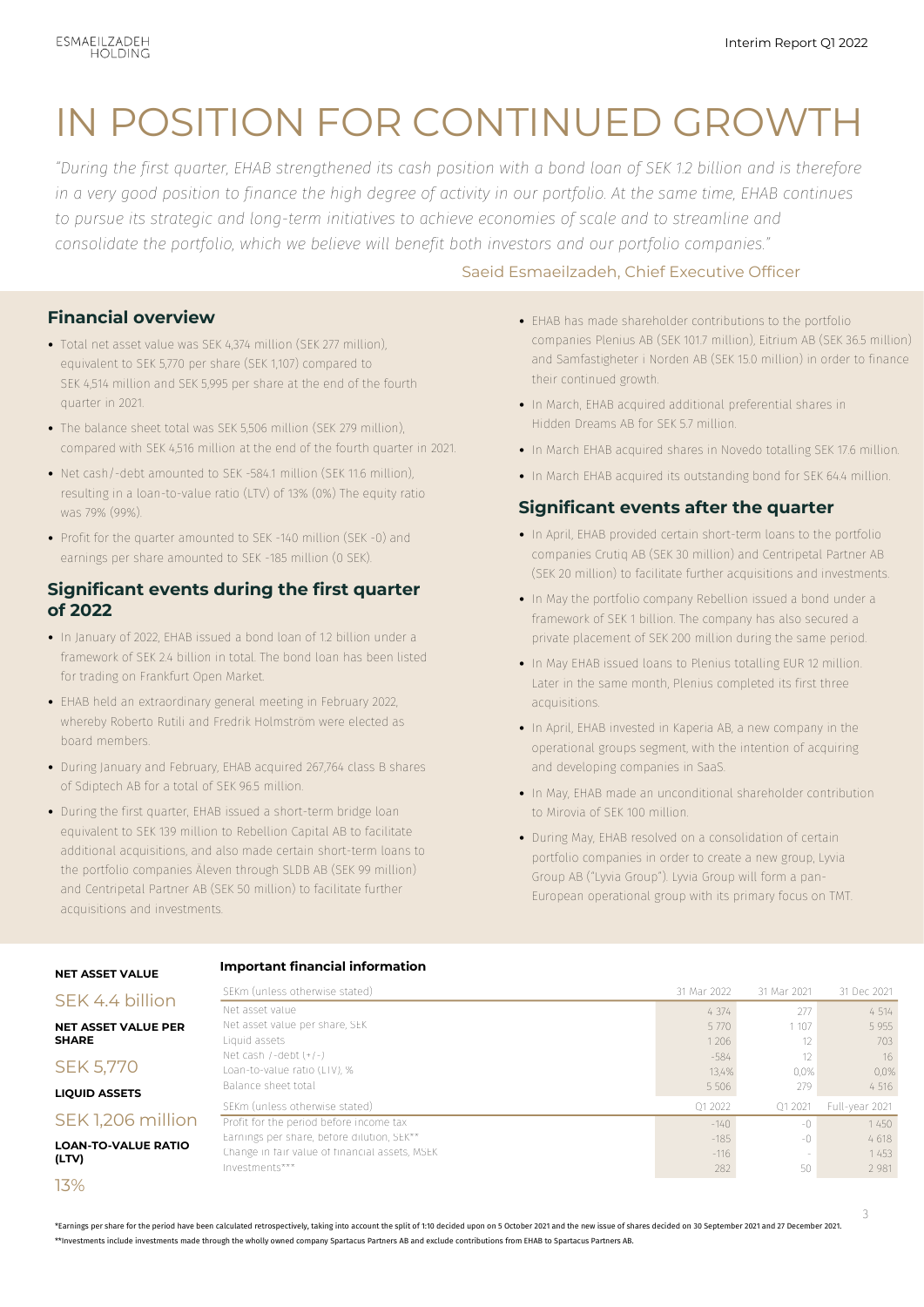### CEO'S STATEMENT

Dear Shareholders,

We have made it through another quarter. Despite a turbulent business climate, EHAB has been able to carry on its trajectory forward, secure in our experience, strategy and workforce. We have strengthened our financing over the quarter through a bond issue placed in January and added two more skilled and experienced board members. We have continued to structure EHAB for continued growth and our new Strandvägen office has become a lively workplace for dedicated employees. Our investment portfolio continues to grow at the same time, with existing holdings delivering strong results and new holdings being added that can benefit from EHAB's formula for success.

EHAB got off to a strong start in 2022 by successfully issuing a bond loan in the amount of 1.2 billion SEK. This is a tool that gives us greater abilities to continue our expansion and support the growth trajectories of the portfolio companies. We see the high level of interest in the bond and the fact that many reputable investors chose to invest in it as a vote of confidence in our strategy and ability to execute according to the ambitious plans we have set out.

*"We see the high level of interest in the bond and the fact that many reputable investors chose to invest in it as a vote of confidence in our strategy and ability to execute according to the ambitious plans we have set out."*

From a macroeconomic perspective, 2022 got off to a shaky start, marked by the invasion of Ukraine, inflation, a volatile stock market, and increasing interest rates. This has also had an impact on EHAB's listed assets, where we see a certain impairment of value during the first quarter. Like other companies, we need to monitor global events and follow developments carefully. At the same time, we also take enormous comfort in our strategy and the ability of our operating groups to acquire and develop long-term sustainable companies that demonstrate a high level of resilience in the face of challenging conditions. Here we see our portfolio companies continuing to grow and that more and more entrepreneurs trust in affiliating with our company groups.

We view the ability to deliver exceptional results regardless of widerworld events to be an important aspect to the success of our holdings. One example is Rebellion: in the space of little more than one year after starting operations, the company has grown into a group of 11 companies with an annual turnover of SEK 583 million and an operating profit of SEK 132 million. The company also achieved a milestone in May 2022 when it issued a bond under a framework of SEK 1 billion and secured a directed share issue of SEK 200 million. Another

example is our Spanish operation, Plenius, which so far in 2022 has acquired three Spanish companies in the IT services sector, which is expected to bring the group approximately SEK 35 million in EBITDA annually. Furthermore, Plenius has entered several declarations of intent regarding additional Spanish companies. These successes underpin EHAB's hypothesis that our recipe for venture-building works not only in Sweden, but also abroad.

### *"These successes underpin EHAB's hypothesis that our recipe for company-building works not only in Sweden but also abroad."*

We see that many of our established groups are beginning to enter a new phase, where they have matured and where robust organisations are becoming a more key concern. This is where we see clear developments around our portfolio companies, such as Novedo and Dentalum, both having expressed IPO objectives, where they are working diligently to prepare the organisation, workforce, reporting and structures to make this next step possible, while continuing to deliver acquisition-based and organic growth.

With this in mind, EHAB has decided to merge a number of our portfolio companies into a new operational group that will be known as Lyvia Group. Lyvia Group will consist of several of our existing portfolio companies and form a strong and effective group with operations in several verticals and countries. By consolidating these portfolio companies we will be able to coordinate and optimise acquisitions, which is currently being carried out across various organisations, and thereby achieve solid scaling advantages.

I would like to take this opportunity to thank all our employees and investors for a good start to the year, as we look forward to an eventful year for EHAB.

 $D$ r.  $L_{\sim}$ 

Saeid Esmaeilzadeh *Chief Executive Officer*

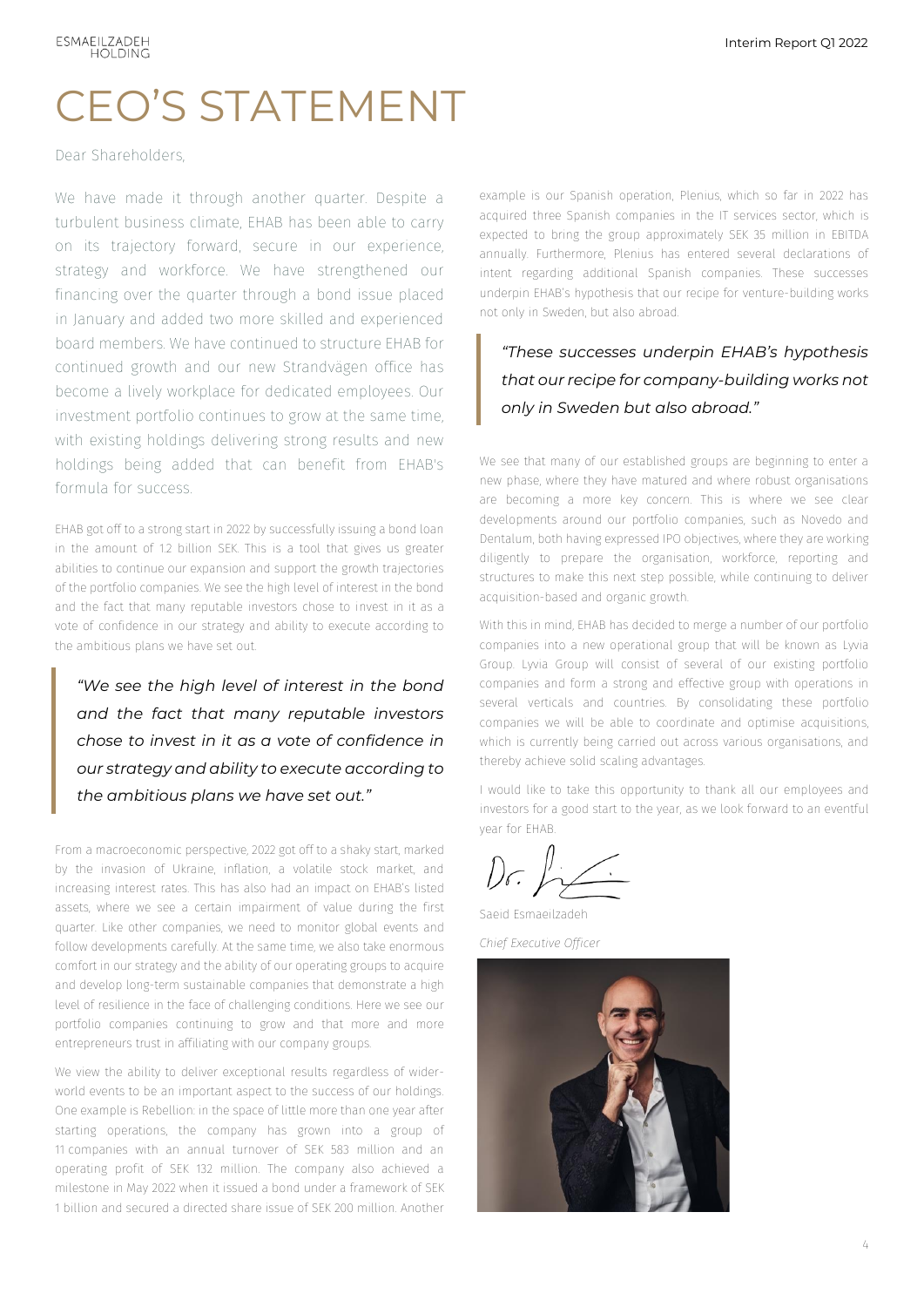### EHAB IN BRIEF

EHAB's activities primarily consisting of investments in the management and establishment of acquisitionoriented and niche companies in multiple industries. Industry diversification in our holdings, combined with a long-term ownership horizon, makes us an investment company with well-balanced risk diversification and low cyclical sensitivity. Our portfolio is constantly expanding as new opportunities and interesting sectors are identified.

#### **Portfolio description**

EHAB's portfolio is divided into operational company groups and investment platforms. EHAB's total portfolio value comprised as of 31 March 2022 at SEK 5.2 billion

The operational company groups Ametalis, Crutiq, Dentalum, Eitrium, EHAB Europe, Mirovia, Novedo, Plenius, Rebellion, Samfastigheter i Norden and Äleven are all niche companies in various sectors, such as industry, installation, infrastructure, real estate, IT services, SaaS solutions, digital marketing, dental care, recruitment, and companies focused on sustainability. Several of the companies are acquisitionoriented and focus on consolidating companies with good cash flows, stable margins and with the opportunity for organic growth. Our longterm ownership horizon means that the proportion of listed holdings in the portfolio will grow progressively as companies mature and become listed.

EHAB's investment platforms, Hidden Dreams and Centripetal, have niches in growth companies and SaaS companies.

In addition to the portfolio companies named above, EHAB has investments in the listed companies Xbrane Biopharma and Sdiptech, as well as a number of holdings in SaaS companies. The following pages describe a selection of our investments.

#### **Segmentation**

EHAB divides and monitors its portfolio based on three segments: *Operational Groups*, *Venture Capital* and *Liquid Assets*. Operational Groups includes those portfolio companies whose aim is to acquire companies with a longer operating history which have reached a higher degree of maturity. Venture Capital includes those investment platforms that invest in growth phase companies as well as direct investments in growth companies. Liquid assets consist of investments in listed companies and cash equivalents, i.e. assets that can be rapidly converted into cash and cash equivalents.

As of 31 March 2022, the Operational Groups segment comprised 70 percent, Venture Capital 7 percent and Liquid Assets 23 percent, respectively, of the company's total portfolio value.

| Portfolio companies (SEKm)                                          | Fair value<br>31 Mar 2022 | Fair value<br>31 Dec 2021 | Fair value<br>31 Mar 2021 |
|---------------------------------------------------------------------|---------------------------|---------------------------|---------------------------|
| Dentalum Group AB                                                   | 630,5                     | 630,5                     | 64,6                      |
| Eitrium AB                                                          | 87.1                      | 50,6                      |                           |
| Mirovia Holding AB (through Furbo Partners AB and Furbo Capital AB) | 956,0                     | 956,0                     |                           |
| Novedo Holding AB                                                   | 1 060.0                   | 1045.0                    | 0.0                       |
| Plenius AB                                                          | 101.8                     | 0.0                       |                           |
| Rebellion Capital AB                                                | 332.3                     | 332.3                     |                           |
| Samfastigheter i Norden AB                                          | 107.2                     | 92.2                      | 75,2                      |
| Älven Group AB (through SLDB AB)                                    | 340.9                     | 340,9                     |                           |
| Other Operational Group investments*                                | 15.7                      | 10.6                      | 8,2                       |
| <b>Total Operational Groups</b>                                     | 3 631.4                   | 3 458.0                   | 148.1                     |
| Centripetal AB (through Centripetal Partner AB)                     | 333,7                     | 333,7                     |                           |
| Hidden Dreams AB                                                    | 18,9                      | 13,3                      |                           |
| Other Venture Capital investments*                                  | 10.2                      | 6,3                       |                           |
| <b>Total Venture Capital</b>                                        | 362.8                     | 353.3                     |                           |
|                                                                     |                           |                           |                           |
| Endowment insurance***                                              | 200.7                     | 215,9                     |                           |
| Sdiptech AB                                                         | 460.8                     | 471.5                     |                           |
| Cash and cash equivalents                                           | 544,8                     | 15,8                      | 11,6                      |
| Total liquid assets                                                 | 1206.3                    | 703,2                     | 11,6                      |
| Total portfolio value                                               | 5 200.5                   | 4514.5                    | 159,7                     |
|                                                                     |                           |                           |                           |
| Other fixed assets (excl. portfolio)                                | 13.8                      | 0,3                       | 119.1                     |
| Receivables from portfolio companies                                | 289,0                     |                           |                           |
| Interest-bearing debt excluding leasing debt                        | $-1$ 122.5                |                           |                           |
| Leasing debt                                                        | $-6,3$                    |                           |                           |
| Debt to portfolio companies                                         |                           |                           | $-2.0$                    |
| Other net receivables / liabilities                                 | $-0.7$                    | $-0,5$                    | $-0.0 -$                  |
| Total net asset value                                               | 4 373,8                   | 4514,2                    | 276,8                     |





• Operational Groups • Venture Capital • Liquid Assets

\*) Other Operational Group investments include holdings in Ametalis AB, Crutiq AB, EHAB Europe AB, a claim on shares in Botello AB and Mangia Mangia AB.

\*\*) Other Venture Capital investments include holdings in Chaintraced AB, Tendmill AB, Vivium AB and Vivologica AB.

\*\*\*) As of the balance sheet date the capital insurance value is estimated at 78% of shares in Xbrane Biopharma AB (publ). See note 3 for additional details regarding holdings.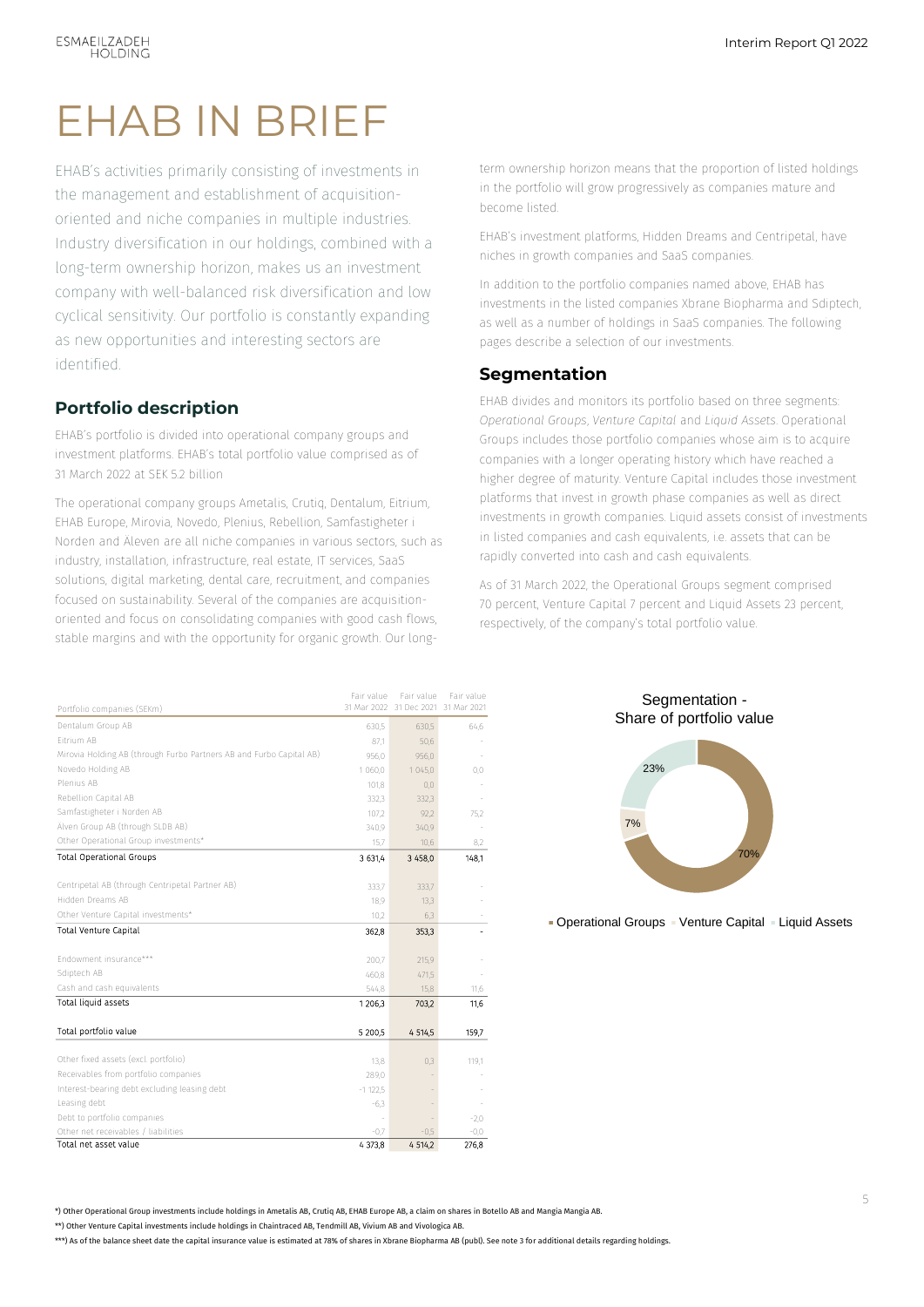### A SELECTION OF OUR INVESTMENTS

### **Operational Groups**

#### **Novedo in brief**

Novedo is an industrial group that acquires and develops profitable companies within the segments industry, installation & services and infrastructure. The companies must have a proven business model, developed niche positions and sound corporate culture. The acquired companies continue to be operated in the same positive spirit as previously and are given individual preconditions to develop over time and create the best possible value growth.

#### **Significant events in the quarter**

During the quarter, Novedo has completed acquisition of another four companies and also concluded a share transfer agreement with one additional company.



Per-Johan Dahlgren Chief Executive Officer

Holdings: Novedo Holding AB Ownership stake: 66.5% Fair value of stake: SEK 1,060 million Portfolio weight: 20.4%



*\* Turnover and EBITDA have been calculated pro forma. Figures for all companies with which Novedo had signed share transfer agreements as of 31 March 2022. IFRS was applied for 2021, while previous years were reported per K3.*

# **MIROVIA**

#### **Mirovia in brief**

Mirovia is a Nordic group founded in late 2020, whose main business is to invest in entrepreneur-led companies offering software solutions and niche IT services in mission-critical areas. The group is comprised of nine companies with expertise in, among other things, ERP systems, system development and software development.

#### **Significant events in the quarter**

During the first quarter Mirovia entered declarations of intent with four companies, which in total is expected to bring Mirovia SEK 33.2 million EBITDA annually. In addition, Mirovia's subsidiary Sundbom & Partners has entered into a strategic partnership in the Nordic region with PSA Consulting, based on a mutual synergy in terms of the range of services and products offered to professional services companies. An additional partnership was concluded between the subsidiary Lemontree and SmartBear, where Lemontree will provide local support for SmartBear products in the Nordic region. The subsidiary Svenska Försäkringsfabriken recruited a new CEO and Mirovia strengthened its core team by recruiting a COO.



Sebastian Karlsson Co-Founder and Chief Executive Officer

Ownership through: Furbo Capital AB and Furbo Partners AB Indirect ownership: 93.0%

Fair value of stake: SEK 956 million Portfolio weight: 18.4%



*\* Turnover and EBITDA have been calculated pro forma, on a rolling twelve-month basis. Adjustments to EBITDA have been made regarding acquisition-related items and items affecting comparability.*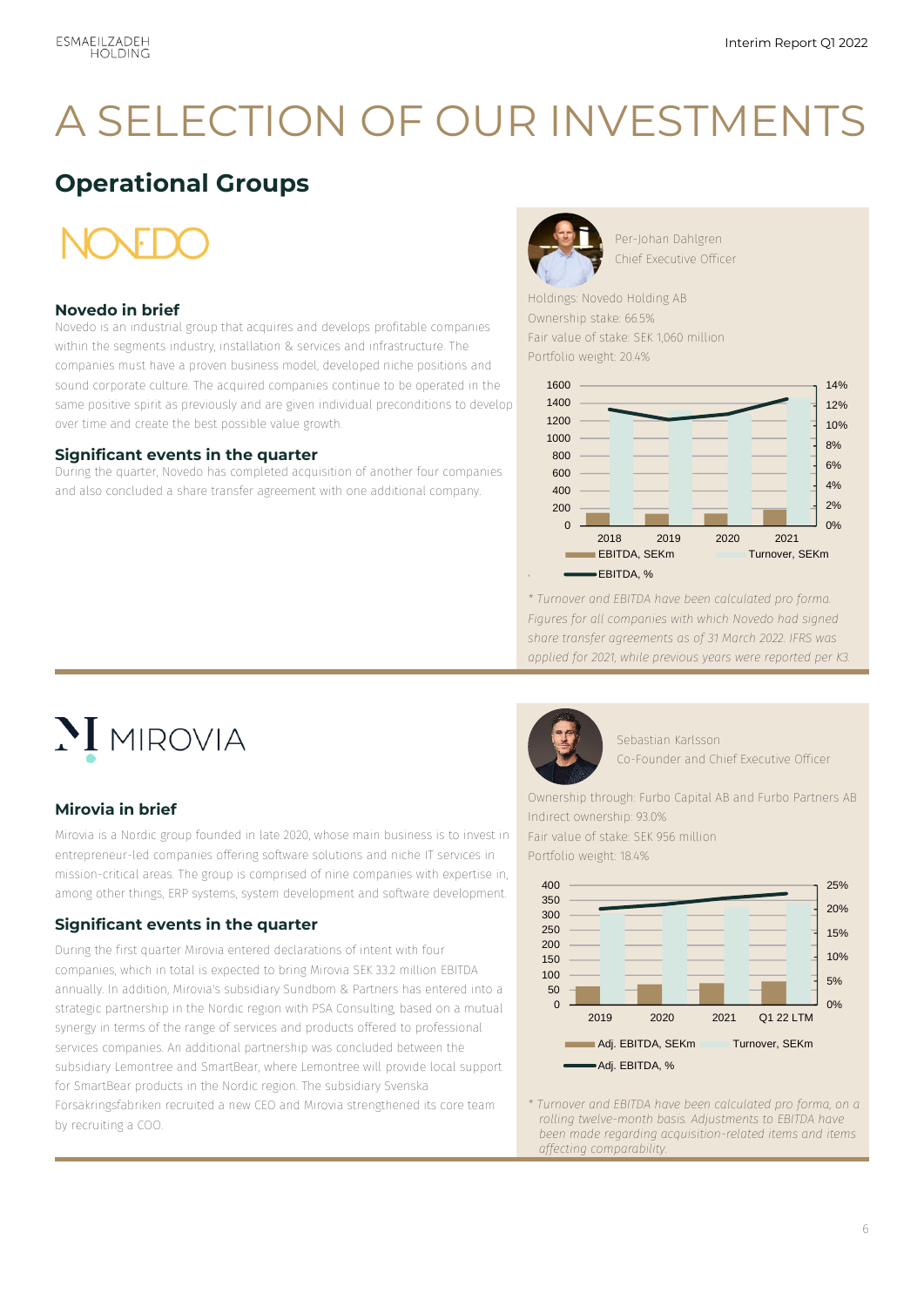

#### **Dentalum in brief**

Founded by experienced dentists, entrepreneurs and visionaries Dentalum has become one of the leading and fastest-growing group of dental clinics in Sweden. The company invests in its employees and in outstanding clinics, with the goal of shaping a world-class organisation, which in turn leads to high-quality care and excellent service.

#### **Significant events in the quarter**

During the quarter Dentalum acquired Swedish Dental, and Karlatandläkarna and Mälarkliniken, of which possession will be taken on 31 May. Including these latest acquisition, the Dentalum group consists of 12 clinics in the Stockholm region and a total of 24 clinics in Sweden. With this acquisition and those previously announced, but not completed, Dentalum clinic's pro-forma turnover amounts to SEK 396.9 million and adjusted EBITDA to SEK 99.8 million. Including IFRSadjustments and overhead costs for the main office, Pro Forma Adjusted EBITDA amounts to approx. SEK 97.5 million. During the quarter, the Dentalum group also strengthened its main office by hiring a Chief People & Culture Officer.



Max Dorthé Ladow Co-Founder and Chief Executive Officer

Holdings: Dentalum Group AB Ownership stake: 46.0% Fair value of stake: SEK 631 million

Portfolio weight: 12.1%



*\* Turnover and EBITDA have been calculated pro forma, on a rolling twelve-month basis. IFRS-adjustments and adjustments regarding overhead costs for the office have been made regarding EBITDA. These figures include 20 clinics that were included in Dentalum's [investor report f](https://www.dentalum.com/17/30/investor-reports/)or Q4 2021.*

# **NIMIN**

#### **Äleven in brief**

Äleven builds and invests in forward-looking consulting firms that help customers to navigate and grow in the digital age. The focus areas are customer-oriented services in digital transformation and communication, with value propositions covering digital strategy, brand development, web/app development, marketing and product development. Äleven's strategy is based on acquiring niche players with additional offers, where as an entrepreneur it is possible to continue operating the company independently, while also benefiting from the group's competence and financial strength for further expansion.

#### **Significant events in the quarter**

During the quarter, Äleven acquired Våning18 AB - an agency focused on Google marketing and SEO, Seventy Agency AB - digital strategists focused on business design and branding, and Pointseven AB - an agency focused on growth marketing. Äleven also signed a letter of intent with another company during the quarter.



Philip Ghatan Founder and Chief Executive Officer

Ownership through: SLDB AB Indirect ownership: 60.4% Fair value of stake: SEK 341 million Portfolio weight: 6.6%



*\* Turnover and EBITDA have been calculated pro forma, on a rolling twelve-month basis, for all companies Äleven had signed share purchase agreements with as of 27 May. 2021. Q1 22 LTM are not revised and also include overhead costs for Äleven that previous periods lack.*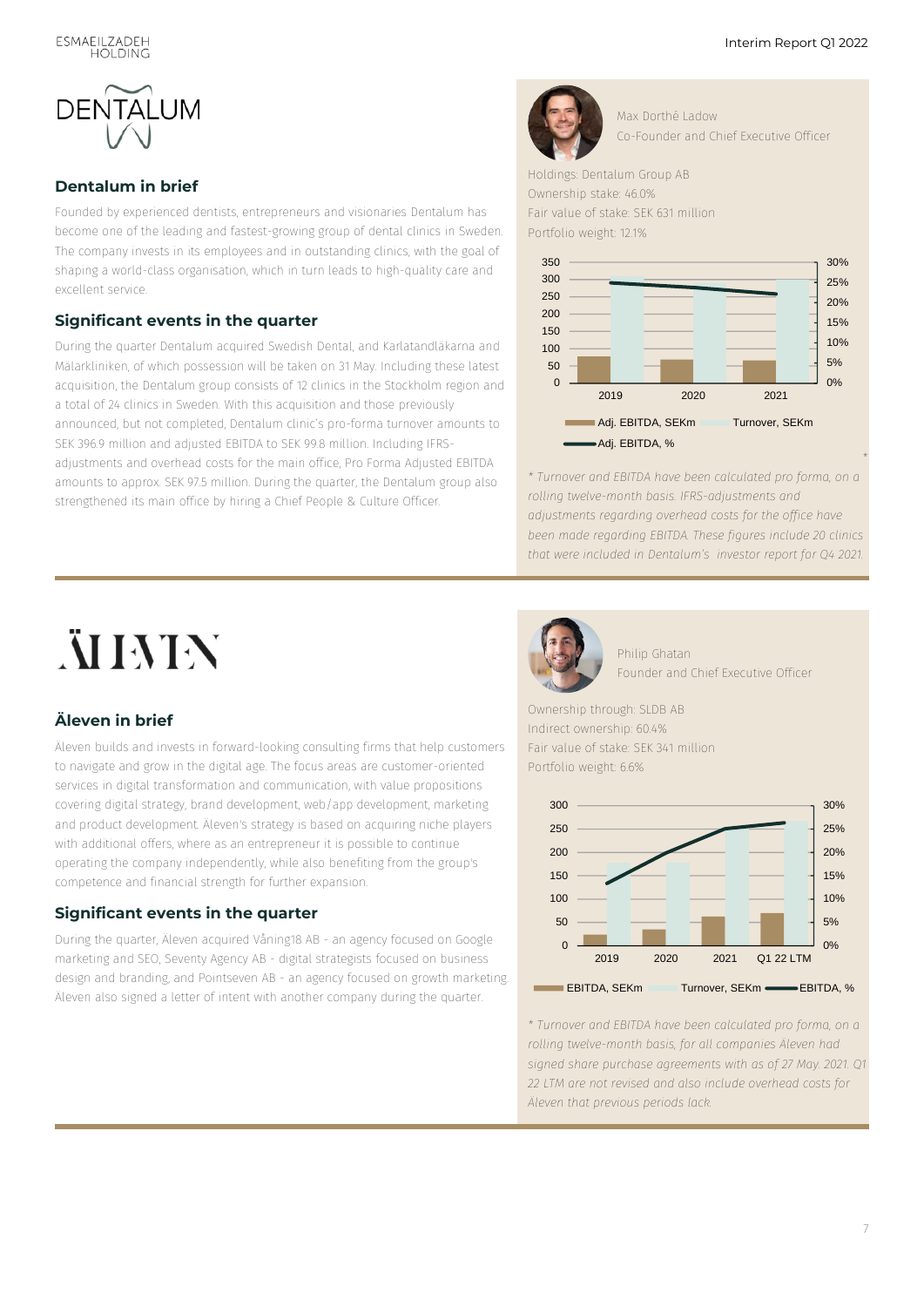### Rebellion

#### **Rebellion in brief**

Rebellion is a Swedish long-term owner and developer of small- and mid-sized companies in niche industrial verticals. The Group consists of market-leading companies that demonstrate strong margins, robust cash flows, and that have good potential for sustainable growth. The company is active in Infrastructure and Industry & Commerce.

#### **Significant events in the quarter**

Rebellion took possession of four companies in the first quarter of 2022 and has since signed a purchase agreement with another four companies. As of May 2022, the group consists of 11 companies, 3 acquired in 2021 and 8 acquired during the first months of 2022. The companies have an annual turnover of 583 million SEK with an operating profit (EBIT) of 132 million SEK, equivalent to an operating margin of 23% (on an aggregated 12-month basis as of February 2022).

Over the quarter Rebellion has further strengthened its central organisation by recruiting Philip Wahlgren, Head of Legal, and new employees focused on investment and business development.



Amin Omrani Founder and Chief Executive Officer

Ownership through: Rebellion Capital AB Ownership stake: 40.0%

Fair value of stake: SEK 332 million

Portfolio weight: 6.4%



*\* Turnover and EBITDA have been calculated pro forma, on a rolling twelve-month basis. Adjustments to EBITDA have been made regarding items affecting comparability and operating expenses.*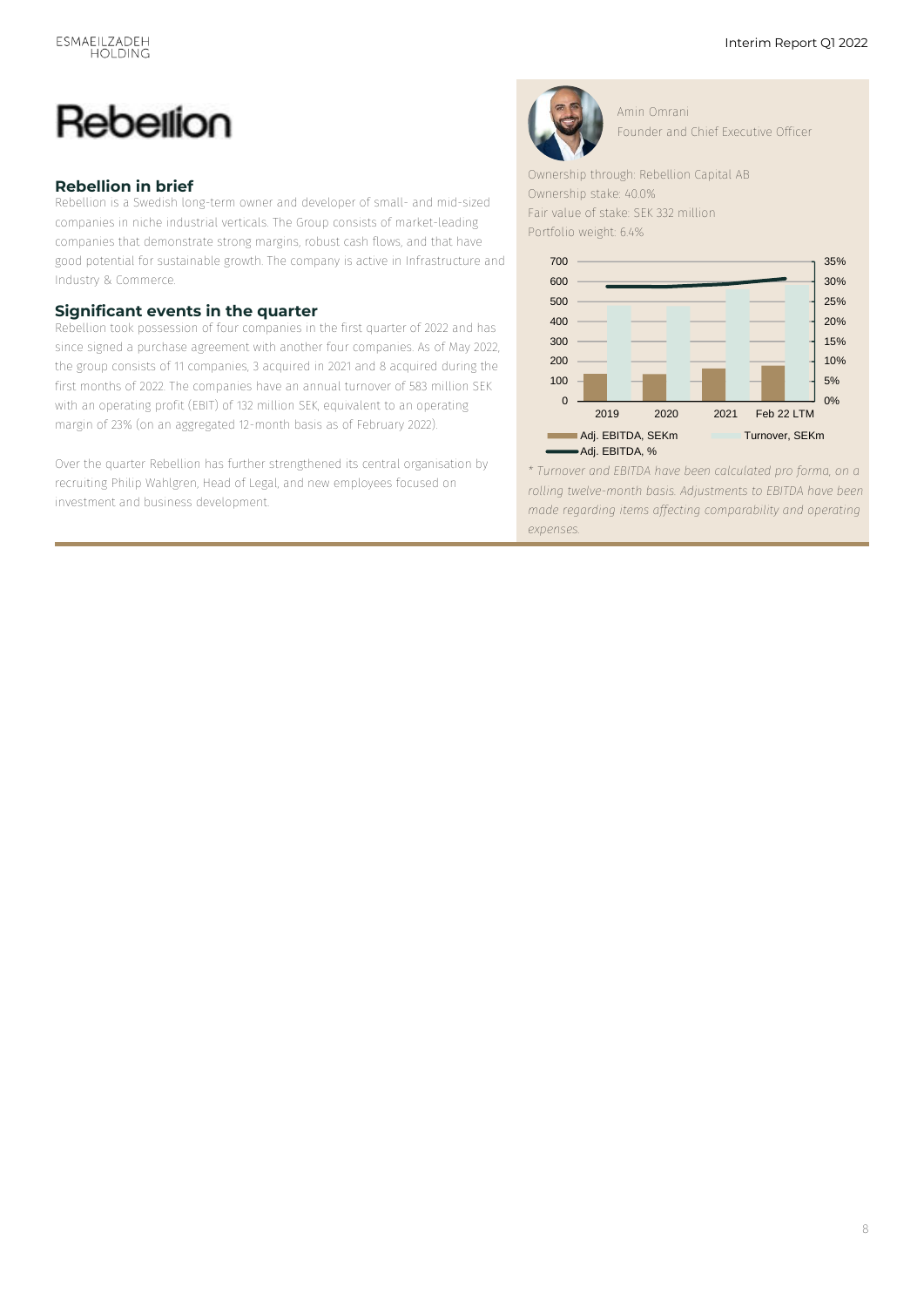### **Venture Capital**

### **SCENTRIPETAL**

#### **Centripetal in brief**

Centripetal Capital is a venture-capital firm that invests in young growth companies across various industries and stages with plans to announce an IPO within 12-24 months. Centripetal has holdings in micromobility, e-commerce, fintech, digital health, logistics, digital services, and transport. Centripetal has holdings in companies including VOI, Einride, MEDS, Clar Global, Acamp, Diet Doctor, Mindler, Nextory and Airmee.

#### **Significant events in the quarter**

Centripetal exited the portfolio company Truecaller AB (publ) with a realised profit of SEK 68 million. New investments of approximately SEK 158 million were made in Ageras, Diet Doctor, VOI and Einride. Among existing holdings, SEK 11 million was invested in MEDS and Acamp.



Kristoffer Ahlbom Chief Executive Officer

Ownership through: Centripetal Partner AB Indirect ownership: 59,6% Fair value of stake: SEK 334 million Portfolio weight: 6.4%

#### **A selection of Centripetal's holdings**





#### **Hidden Dreams in brief**

In terms of number of companies started, Hidden Dreams is one of Europe's most ambitious and fast-growing Venture Builders. The company specialises in eliminating time-consuming and inefficient work processes through self-founded tech companies; these processes are ubiquitous within a given industry but unseen by the outside world. For every interesting problem they identify, Hidden Dreams establishes a SaaS company, recruits a team that is provided initial funding, tools, expertise and access to a broad entrepreneurial network to enable the company to thrive.

#### **Significant events in the quarter**

During the quarter, Hidden Dreams started several new businesses with the intention of solving problems identified in the e-commerce sector (Retail intrAct) and RegTech (Certainli), among others. In addition to these new contributions, existing companies still have their commercialisation work, which resulted in strong growth in the number of customers; Wisello and Abacube, which launched in Q4 of 2021 have signed agreements with their initial customers.



Maria Norberg Co-Founder and Chief Executive Officer

Holdings: Hidden Dreams AB Ownership stake: 25.9% Fair value of stake: SEK 19 million Portfolio weight: 0.4%

**A selection of Hidden Dreams' holdings**

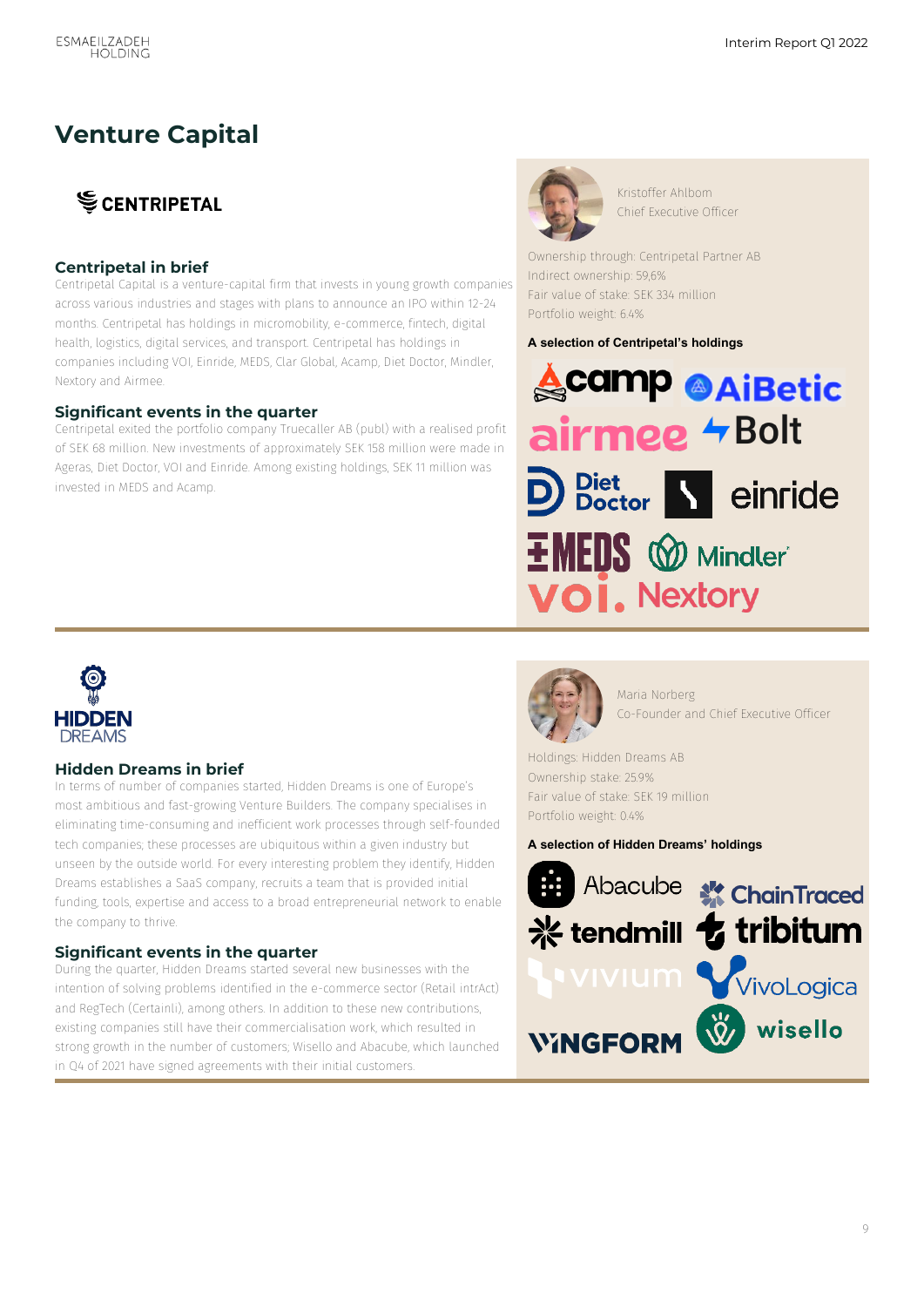### FINANCIAL OVERVIEW

#### **Comments on financial developments**

#### **Income statement for the first quarter of 2022 and net asset value**

Over the period, *Change in fair value of shares in portfolio companies and other investments* via the profit and loss statement amounted to SEK -116 million (0 million). This change was driven primarily by impairments in Sdiptech and the capital redemption policy and to a lesser extent by changes in value in conjunction with minor acquisitions or disposals in Crutiq, Plenius, Novedo and Vivium. The value changes in the segments Operational Groups and Venture Capital amounted to SEK 5.8 million (SEK 0 million) and SEK 1.4 million (0 million) and the value change in listed assets amounted to SEK -123.5 million (0 million).

Operating costs during the period of 1 January – 31 March 2022 comprised SEK 8.5 million (0 million). The increase was due primarily to *increased personnel costs* and *other external costs* and, to a lesser extent, to *depreciation and amortisation of tangible and intangible fixed assets.*

Period earnings after tax amounted to SEK 140.4 million (0 million). The main part of the results consists of unrealised changes in value.

EHAB's net asset value as of 31 March 2022 totalled SEK 4,374 million. (277 million) and the net asset value per share totalled SEK 5,770 (1,107 million).

#### **Financing and liquidity**

As of 31 March 2022, EHAB's liquid assets amounted to SEK 544.8 million (SEK 11.6 million). In addition to this, EHAB owns 1,267,764 class A shares in Sdiptech AB (publ), which as of 31 March 2022, had a value of SEK 460.8 million and a capital insurance of SEK 200.7 million, which includes investments in listed companies, including Xbrane Biopharma, which can be quickly converted into liquid funds. In view of the holding in Sdiptech and capital insurance, liquid assets amounted to SEK 6615 million (SEK 0 million).

As of 31 March 2022, EHAB had long-term liabilities of SEK 1,110.7 million (SEK 0.0 million), which consisted of bond loans of SEK 1106.9 million (SEK 0.0 million) and leasing debts of SEK 3.8 million (SEK 0.0 million). Current liabilities amounted to SEK 21.3 million (SEK 2.0 million). Furthermore, net cash / debt (+/-) amounted to SEK -584.1 million (SEK 11.6 million) and the loan-to-value ratio (LTV) to 13% (0%).

EHAB has through 2021 primarily financed operations through equity, though capital contributions from shareholders amounted to SEK 0 million in the first quarter of 2022 (2021 Q1: SEK 0 million).

#### **Financial goals**

#### **Modest loan-to-value ratio**

EHAB aims for a modest loan-to-value ratio (LTV) of less than 20%.

#### **Secure liquidity**

EHAB has a long-term goal of liquid assets at least correspond to the company's net liabilities.

#### **Dividend policy**

EHAB has of present a policy of not distributing dividends to the company's shareholders.

#### **Investments**

EHAB made a number of different investments over the first quarter. The majority of shares were acquired by cash payment. In addition, EHAB has made a loan to a number of portfolio companies, which is specified further in note 4. The divestments during the period have been limited compared to the investments.

The investments made during the first quarter are presented below.

| Portfolio company (SEKm)                                          | Q1 2022 | Full-year 2021 |
|-------------------------------------------------------------------|---------|----------------|
| Centripetal                                                       |         | 240,0          |
| Dentalum Group                                                    |         | 356,2          |
| Eitrium                                                           | 36,5    | 51,3           |
| Hidden Dreams                                                     | 5,7     | 13,3           |
| Endowment insurance<br>Mirovia Holding AB (through Furbo Partners | 1,1     | 269,0          |
| AB and Furbo Capital AB)                                          |         | 931,6          |
| Novedo Holding                                                    | 17,6    | 189,6          |
| Plenius                                                           | 101,7   | 0,0            |
| Rebellion                                                         |         | 200,0          |
| Samfastigheter i Norden                                           | 15,0    | 9,2            |
| Sdiptech                                                          | 96,5    | 424,0          |
| Äleven Group AB (through SLDB AB)                                 |         | 289,0          |
| Other investments*                                                | 7,6     | 7,6            |
| Total**                                                           | 282     | 2981           |

During the first quarter EHAB invested a total of SEK 282 million, of which SEK 282 million in existing operations. EHAB expanded its ownership in, among others, Eitrium, Novedo, Plenius and Sdiptech. Most of the capital for existing holdings was allocated to Plenius and Sdiptech, where the investments amounted to SEK 101.7 million and SEK 96.5 million, respectively, during the quarter.

Investments in new holdings consisted of an investment in Ametalis, which totalled SEK 25 thousand.

For more information on the investment portfolio and transactions with related partners, refer to note 3 and note 4.

#### **Share capital and ownership structure**

As of 31 March 2022, there were 757,999 issued common shares in EHAB, broken down into 532,179 class B shares (entitled to one vote each) and 225,820 class A shares (entitled to ten votes each).

Per 31 March 2022, Saeid Esmaeilzadeh, through Dr. Saeid AB. 247,983 class B shares and 225,820 class A shares, equivalent to 62.51% of the number of shares and 89.82% of the number of votes. Vincero Invest AB owned 75,800 B-shares, equivalent to 10,00% of the number of shares and 2.72% of the number of votes. Fredrik Holmström controlled directly and indirectly through companies 91,410 class B shares, equivalent to 12.06% and 3.28% of the number of shares.

\* Other investments include Ametalis, Chaintraced, Crutiq, EHAB Europe, Esmaeilzadeh Invest, Mangia Mangia, Plenius, Tendmill, Vivium and Vivologica. See note 3 for additional information concerning the investment portfolio. \*\* Total includes investments by EHAB and Spartacus Partners AB, but excludes capital contributions EHAB made in Spartacus Partners AB. Investments through Spartacus Partners AB totalled SEK 50.3 million and 132.7 million and the full year 2021, respectively. Capital contributions from EHAB to Spartacus Partners AB totalled SEK 40.0 and 90.9 million for O1 and whole year, respectively. To match the amounts in acquisitions during the period investments through Shall Partners AB will be reduced and capital contribution added to the investments.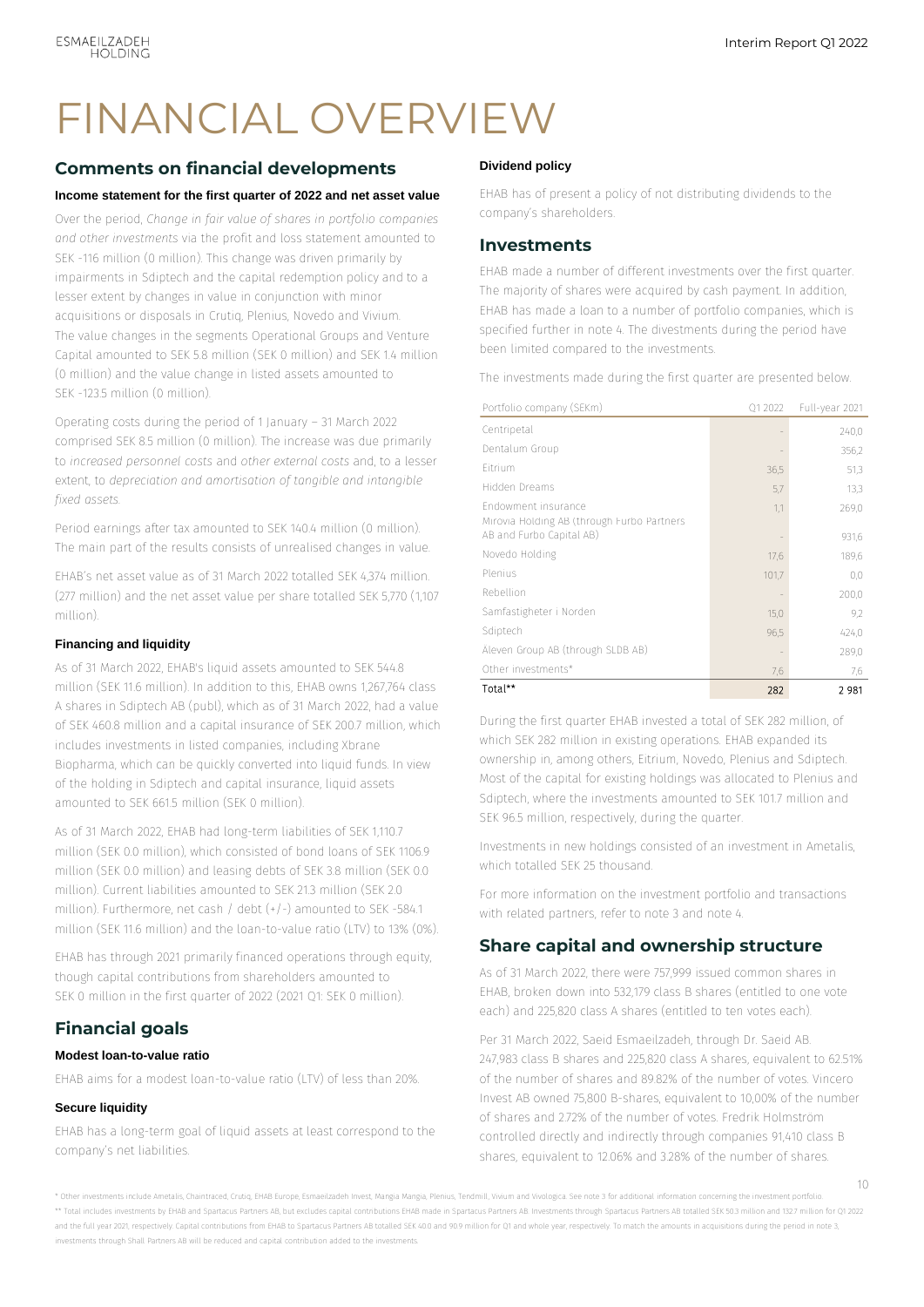### ESMAEILZADEH<br>HOLDING

The Company has no outstanding convertibles, warrants or other exchangeable securities. There are no share-based incentive programs at the Company.

#### **Economic development in summary**

| Amounts in SEKm unless otherwise stated                                     | Q1 2022 | Q1 2021 | Full-year 2021 |
|-----------------------------------------------------------------------------|---------|---------|----------------|
| Change in fair value of stakes in portfolio companies and other investments | $-116$  |         | 1453           |
| Operating results before depreciation and amortization (EBITDA)             | $-123$  | $-0$    | 1450           |
| Profit/loss before income tax                                               | $-140$  | $-0$    | 1450           |
| Profit/loss for the period                                                  | $-140$  | $-0$    | 1450           |
| Balance sheet total                                                         | 5 5 0 6 | 279     | 4 5 1 6        |
| Net asset value                                                             | 4 3 7 4 | 277     | 4 5 1 4        |
| Equity ratio, %                                                             | 79%     | 99%     | 100%           |
| Net cash/-debt $(+/-)$                                                      | $-584$  | 12      | 16             |
| Loan-to-value ratio (LTV), %                                                | 13%     | 0%      | $0\%$          |
| Net asset value per share, SEK                                              | 5 7 7 0 | 1 107   | 5 9 5 5        |
| Earnings per share, SEK                                                     | $-185$  | $-()$   | 4618           |
| Total number of shares outstanding*                                         | 757 999 | 250 000 | 757 999        |
| Average number of shares for the period*                                    | 757 999 | 250 000 | 313 907        |

*\*) Earnings per share during the period have been calculated retrospectively taking into account the split of 1:10 decided upon on 5 October 2021 and the new share issues decided upon on 30 September and 27 December 2021. This also affects the calculation of net asset value per share and earnings per share.*

#### **Definition of concepts appearing in the report**

| Key indicators                                                                                                                               | Definition                                                                                                                                                                                                       | Motive for use                                                                                                                                                                                                                                  |
|----------------------------------------------------------------------------------------------------------------------------------------------|------------------------------------------------------------------------------------------------------------------------------------------------------------------------------------------------------------------|-------------------------------------------------------------------------------------------------------------------------------------------------------------------------------------------------------------------------------------------------|
| Balance sheet total                                                                                                                          | Balance sheet total is total assets, which is equal to debts<br>and equity in the balance sheet.                                                                                                                 | A recognised expression for the Company's assets.                                                                                                                                                                                               |
| Change in fair value of stakes in<br>portfolio companies and other<br>investments, alternatively Change<br>in fair value of financial assets | Realised and unrealised result of change in fair value of<br>stakes in portfolio companies and other financial assets<br>during the period.                                                                      | A measure of the financial trend in the Company's investments<br>over a fixed period.                                                                                                                                                           |
|                                                                                                                                              |                                                                                                                                                                                                                  |                                                                                                                                                                                                                                                 |
| Investments                                                                                                                                  | All investments in listed and unlisted financial assets<br>including loans to portfolio companies.                                                                                                               | A measure showing the company's investment activity, which is<br>relevant given the nature and operations of the company.                                                                                                                       |
| Liquid assets                                                                                                                                | Cash and cash equivalent ownership (i.e. ownership of listed<br>companies that can be easily converted into cash and cash<br>equivalents) and cash and cash equivalents.                                         | A key ratio of the company's liquidity and short-term debt<br>repayment capacity.                                                                                                                                                               |
| Net cash/debt $(+/-)$                                                                                                                        | Liquid assets minus interest-bearing debts.                                                                                                                                                                      | A measure of the relationship between interest-bearing liabilities<br>and cash and cash equivalents. Provides information on the<br>company's opportunities to redeem its debts in the short term.                                              |
| Portfolio Value                                                                                                                              | The total fair value of the company's three segments<br>Operational Groups, Venture Capital holdings and Liquid<br>Assets.                                                                                       | A measure of the value of all holdings, which can be used to<br>follow investment performance over time, and to compare<br>individual ownership or segment sizes with.                                                                          |
| Loan-To-Value Ratio (LTV)                                                                                                                    | Loan-to-Value, defined as the absolute amount of net debt<br>divided by the net asset value. In the event there is a net<br>cash surplus. LTV is defined as zero.                                                | The key ratio provides a measure of the company's loan-to-value<br>ratio, which is interesting for assessing financial risk.                                                                                                                    |
| Equity ratio                                                                                                                                 | Equity divided by balance sheet total.                                                                                                                                                                           | The key ratio shows how much of the balance sheet total has<br>been financed with equity. Recognised key ratio for assessment of<br>capital structure and financial risk.                                                                       |
| Net asset value                                                                                                                              | Assets valued at fair value with a deduction of short-term<br>and long-term liabilities valued at fair value, alternatively the<br>net value of all assets, corresponding to the investment<br>company's equity. | The key ratio gives the value of the company's net assets and thus<br>shows the reported value of the company. It is a recognised key<br>ratio for value of investment companies, and allows comparisons<br>over time and with other companies. |
| Net asset value per share                                                                                                                    | Net asset value per share is defined as equity divided by the<br>total number of ordinary shares at the end of the period.                                                                                       | An established measure for investment companies showing the<br>owners' portion of the Company's total net assets per share.                                                                                                                     |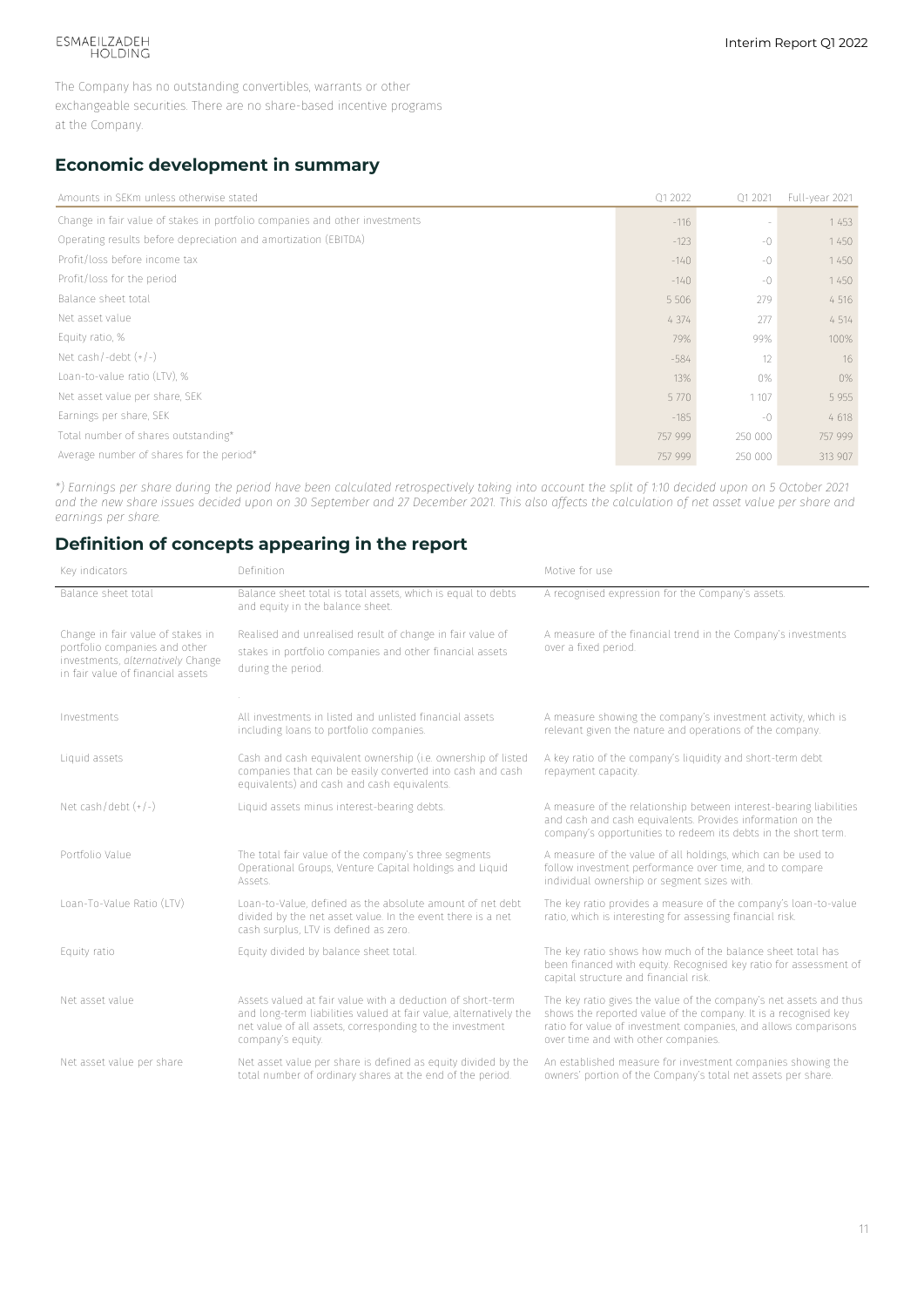# THE BOARD'S AND CEO'S STATEMENT OF ASSURANCE

The Board of Directors and the Chief Executive Officer assure that the interim report provides a fair overview of the business, position and performance of the parent company and investment company, and describes substantial risks and uncertainties faced by the parent and investment company.

Stockholm, 25 May 2022

Mouna Esmaeilzadeh Ingerslev Saeid Esmaeilzadeh Sebastian Karlsson *Chairwoman of the Board Board Member and Chief Executive Officer Board Member*

Roberto Rutili Fredrik Holmström *Board Member Board Member*

*This interim report has not undergone auditor review.*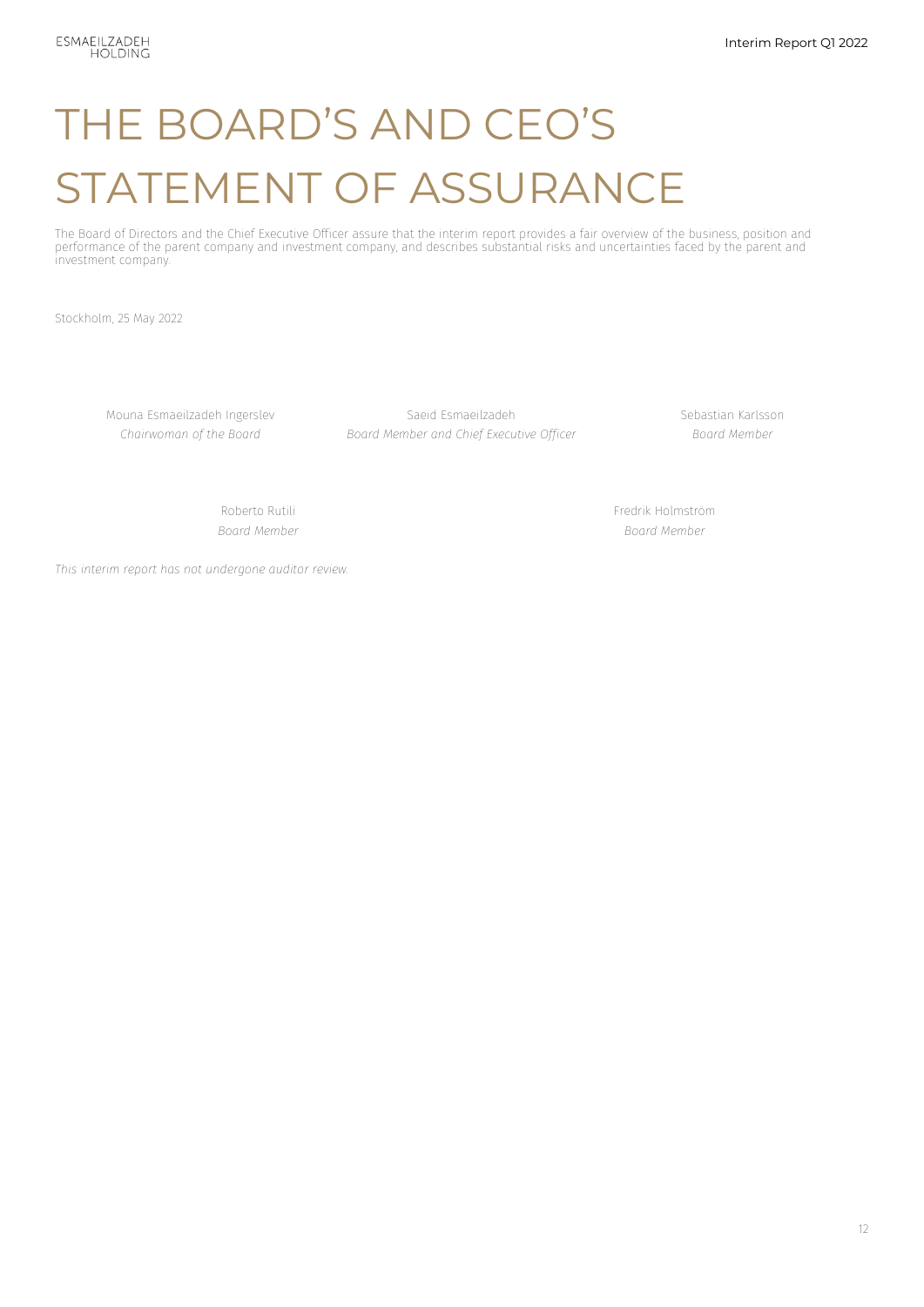# PROFIT AND LOSS STATEMENT FOR THE INVESTMENT COMPANY

| Amounts in SEKt                                                             | Note           | Q1 2022    | Q1 2021                  | Full-year 2021 |
|-----------------------------------------------------------------------------|----------------|------------|--------------------------|----------------|
| Change in fair value of stakes in portfolio companies and other investments | $\overline{2}$ | $-116356$  |                          | 1 453 081      |
| Results from management activities                                          |                | $-116.356$ | $\overline{\phantom{0}}$ | 1453 081       |
| Other operating income                                                      |                | 768        |                          |                |
| Total operating income                                                      |                | $-1155587$ | $\overline{a}$           | 1453 081       |
| Personnel costs                                                             |                | $-3634$    |                          | $-1069$        |
| Other external costs                                                        |                | $-4241$    | $-1$                     | $-2345$        |
| Depreciation and write-downs of tangible and intangible fixed assets        |                | $-630$     |                          |                |
| Sum of operating costs                                                      |                | $-8505$    | $-1$                     | $-3414$        |
| Operating results                                                           |                | $-124092$  | $-1$                     | 1 449 667      |
| Financial income                                                            |                | 1556       |                          | 43             |
| Financial expenses                                                          |                | $-17914$   |                          | $-176$         |
| Profit/loss from financial items                                            |                | $-16358$   | $\overline{\phantom{0}}$ | $-133$         |
| Profit/loss before tax                                                      |                | $-140450$  | $-1$                     | 1 449 534      |
| Income tax                                                                  |                |            |                          |                |
| Profit/loss for the period                                                  |                | $-140450$  | $-1$                     | 1 449 534      |
| Total profit for the period attributable to:                                |                |            |                          |                |
| Shareholders of the parent company                                          |                | $-140450$  | $-1$                     | 1 449 534      |
| Ownership without controlling influence                                     |                |            |                          |                |
| Earnings per share before and after dilution, SEKt                          |                | $-185$     | $-0$                     | 4618           |
| Average number of shares before and after dilution*                         |                | 757 999    | 250 000                  | 313 907        |
| Number of shares outstanding at the end of the period*                      |                | 757 999    | 250 000                  | 757 999        |

*\*) Earnings per share during the period have been calculated retrospectively taking into account the split of 1:10 decided upon on 5 October 2021 and the new share issues decided upon on 30 September and 27 December 2021. This also affects the calculation of earnings per share.*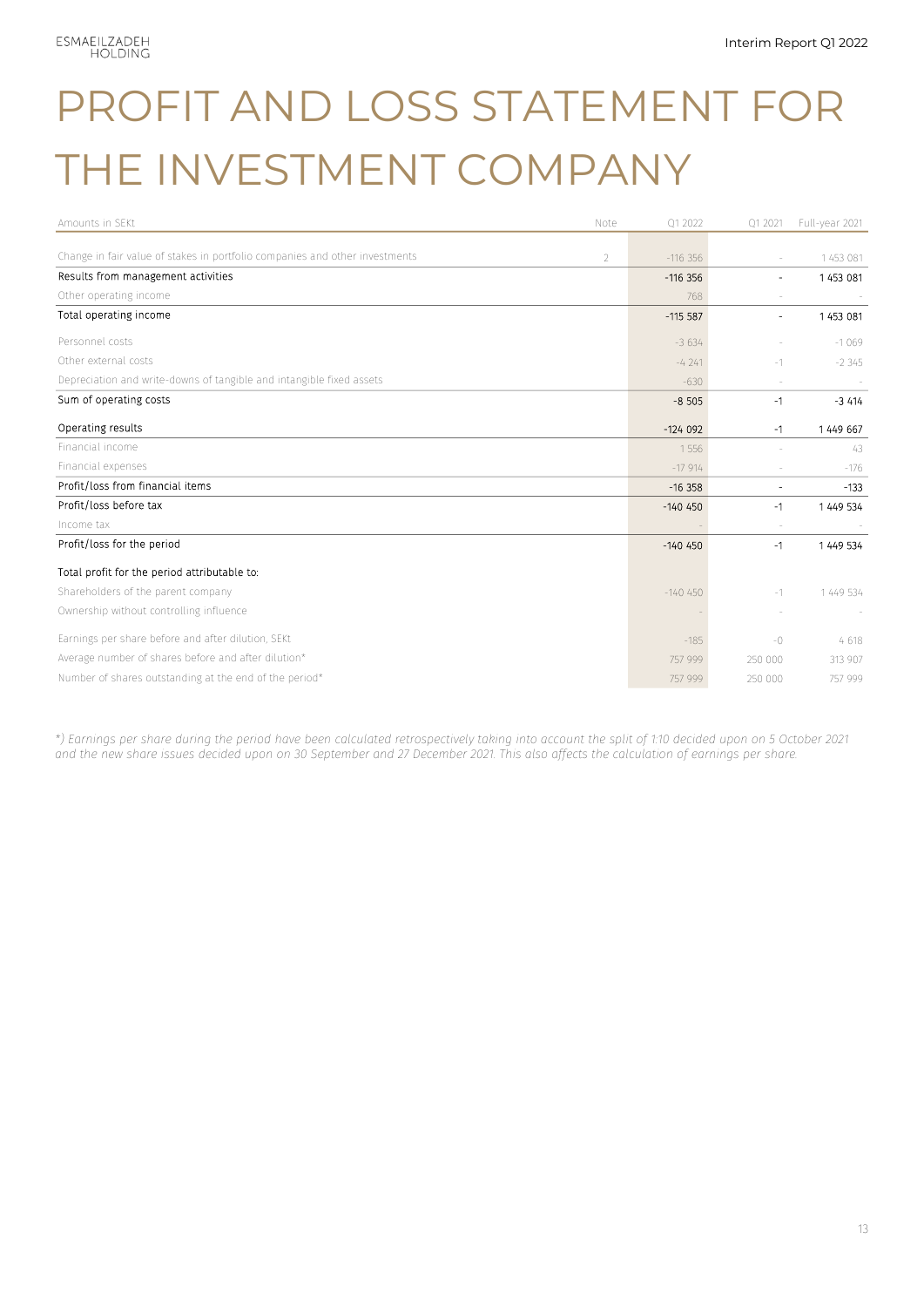## THE INVESTMENT COMPANY'S COMPREHENSIVE EARNINGS REPORT

| Amounts in SEKt                                 | Q1 2022    | Q1 2021 | Full-year 2021 |
|-------------------------------------------------|------------|---------|----------------|
| Profit/loss for the period                      | $-140$ 450 | -1      | 1 449 534      |
| Other comprehensive income for the period       |            |         |                |
| Total other comprehensive income for the period |            |         |                |
| Total comprehensive income for the period       | $-140$ 450 | -1      | 1449 534       |
| Total comprehensive income attributable to:     |            |         |                |
| Shareholders of the parent company              | $-140450$  | $-1$    | 1449 534       |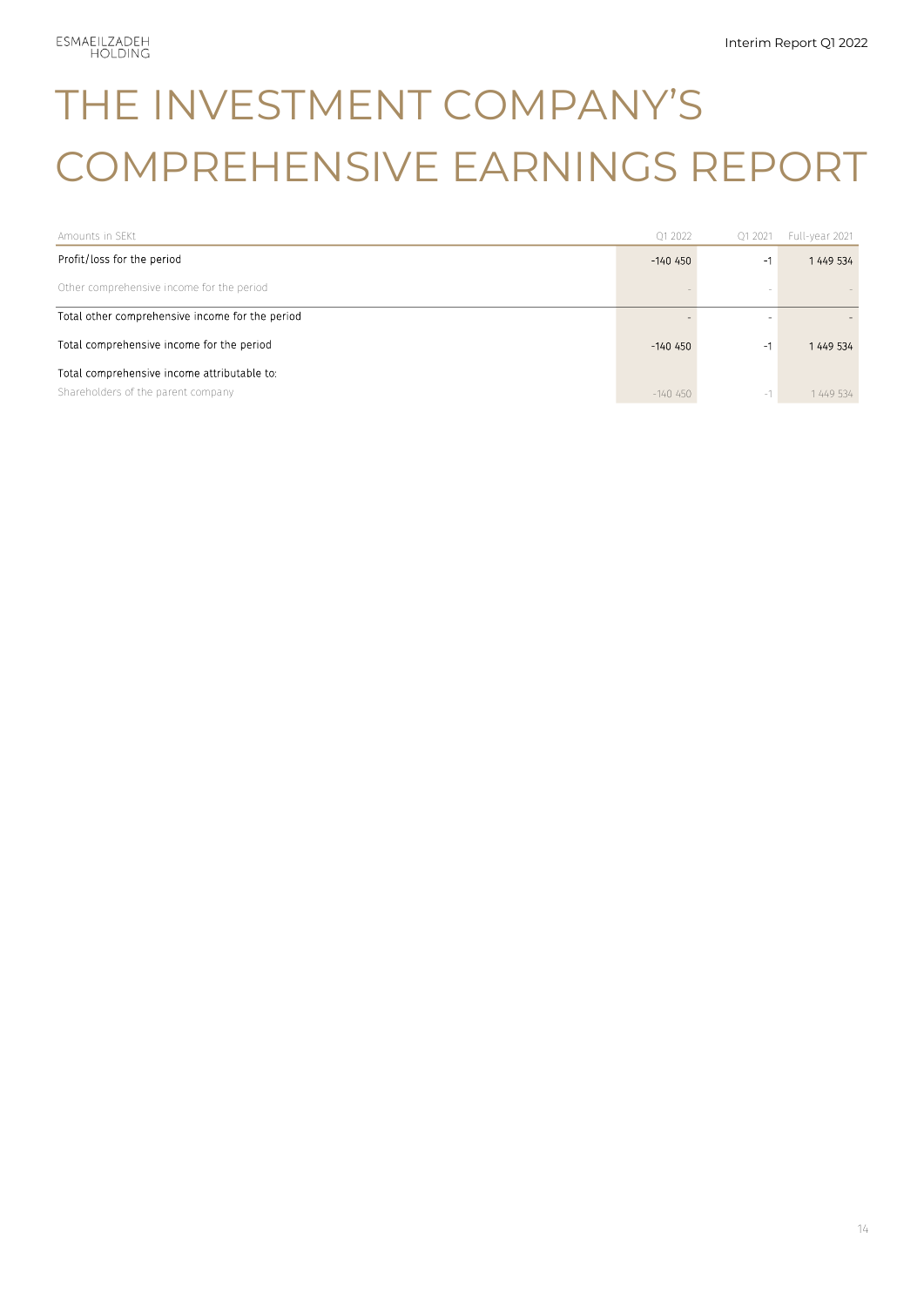# BALANCE SHEET FOR THE INVESTMENT COMPANY

| Amounts in SEKt<br>Note                                          | 31 Mar 2022 | 31 Mar 2021 | 31 Dec 2021 |
|------------------------------------------------------------------|-------------|-------------|-------------|
| <b>ASSETS</b>                                                    |             |             |             |
| Fixed assets                                                     |             |             |             |
| Inventory                                                        | 962         |             |             |
| Right-of-use assets                                              | 6 9 3 5     |             |             |
| Investments in stocks and securities<br>3                        | 4 455 071   | 148 072     | 4 282 796   |
| Investments in endowment insurance and fixed interest funds<br>3 | 200 700     |             | 215 941     |
| Long-term receivables of group companies                         |             | 119 128     |             |
| Other long-term receivables                                      | 5 9 0 6     |             | 270         |
| Total fixed assets                                               | 4 6 6 57 5  | 267 200     | 4 499 008   |
| Current assets                                                   |             |             |             |
| Current receivables from portfolio companies                     | 288 960     |             |             |
| Short-term receivables                                           | 922         | 21          | 14          |
| Prepaid costs and accrued revenue                                | 1541        |             | 1 3 9 5     |
| Cash and cash equivalents<br>3                                   | 544 762     | 11 580      | 15 768      |
| Total current assets                                             | 836 184     | 11 601      | 17 177      |
| <b>TOTAL ASSETS</b>                                              | 5 505 759   | 278 801     | 4 516 185   |
| <b>EQUITY</b>                                                    |             |             |             |
| Equity attributable to the parent company's shareholders         |             |             |             |
| Share capital                                                    | 796         | 25          | 512         |
| Other contributed capital                                        | 3 044 857   | 257 222     | 3 045 141   |
| Retained results including profit for the period                 | 1 328 126   | 19 505      | 1 468 576   |
| Total equity                                                     | 4 373 779   | 276 752     | 4 514 229   |
| LIABILITIES                                                      |             |             |             |
| Long-term liabilities                                            |             |             |             |
| Bond loans<br>5                                                  | 1 106 887   |             |             |
| Leasing debts                                                    | 3785        |             |             |
| Total long-term liabilities                                      | 1 110 672   |             |             |
| Short-term liabilities                                           |             |             |             |
| Short-term bond loans                                            |             |             |             |
| 5<br>Short-term leasing debts                                    | 15 607      |             |             |
| Accounts payable                                                 | 2 5 4 9     | 49          | 539         |
| Liabilities to portfolio companies, short-term                   | 1612        |             |             |
| Other liabilities                                                | 766         | 2 0 0 0     | 259         |
| Accrued expenses and prepaid income                              | 774         |             | 1 1 5 8     |
| Total short-term liabilities                                     | 21 308      | 2 0 4 9     | 1956        |
| TOTAL EQUITY AND LIABILITIES                                     | 5 505 759   | 278 801     | 4 516 185   |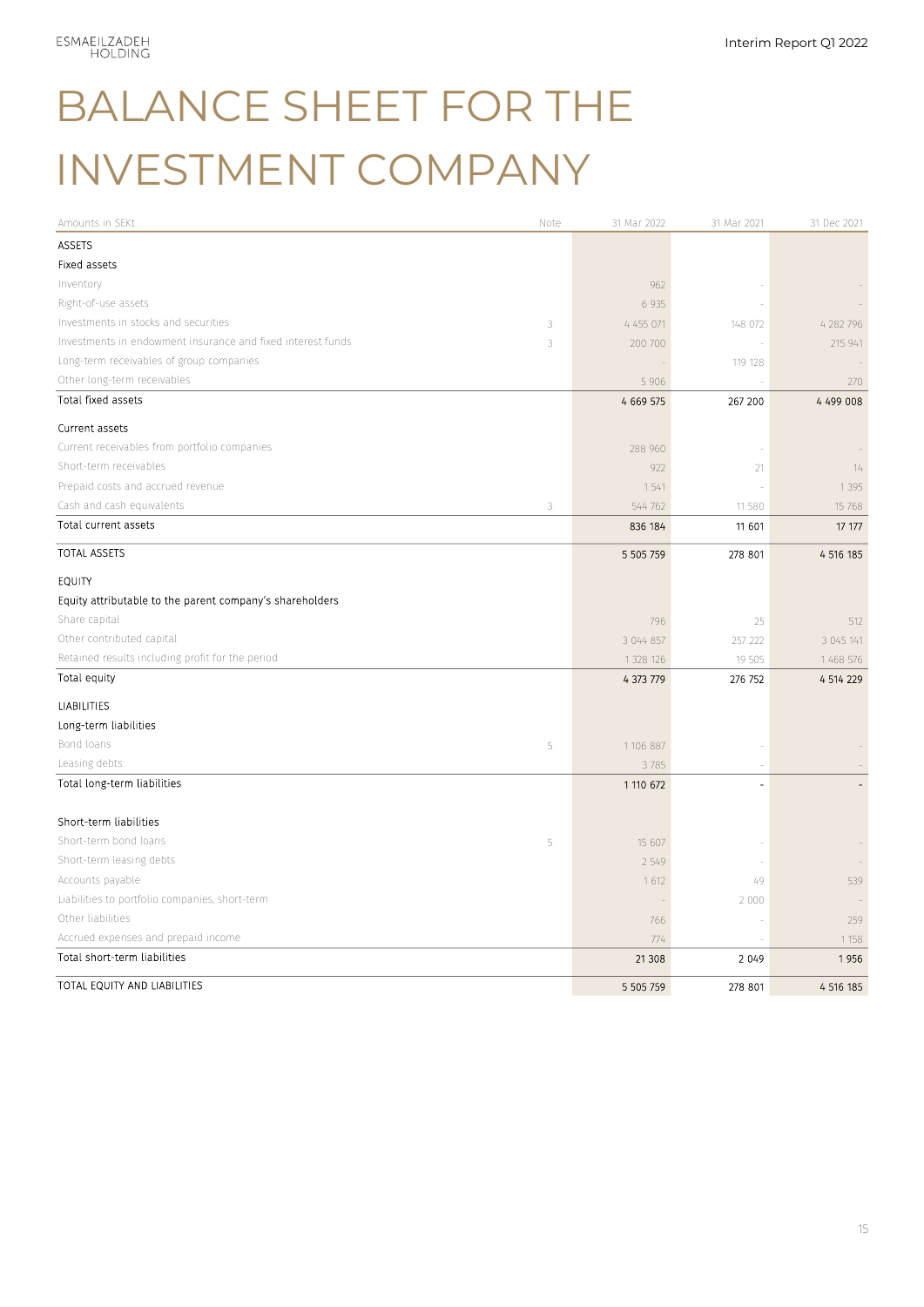# REPORT ON CHANGES IN THE INVESTMENT COMPANY'S EQUITY

Attributable to shareholders of the parent company

|                                      |      |               |                              | Retained results                   |              |
|--------------------------------------|------|---------------|------------------------------|------------------------------------|--------------|
| Amounts in SEKt                      | Note | Share capital | Other contributed<br>capital | including profit<br>for the period | Total equity |
| Opening balance as of 2021-01-01     |      | 25            | 257 222                      | 19 506                             | 276 752      |
| Comprehensive income                 |      |               |                              |                                    |              |
| Profit/loss for the period           |      |               |                              | 1 449 534                          | 1 449 534    |
| Other comprehensive income           |      |               | $\overline{\phantom{a}}$     |                                    |              |
| Total Comprehensive Income           |      |               |                              | 1 449 534                          | 1 449 534    |
|                                      |      |               |                              |                                    |              |
| Transactions with shareholders       |      |               |                              |                                    |              |
| Share issue                          |      | $\mathbf 1$   | $-1$                         |                                    |              |
| Offset issue                         |      | 23            | 1 271 480                    |                                    | 1 271 502    |
| Unregistered share issue             |      |               | 1 516 441                    |                                    | 1 516 441    |
| Bonus issue                          |      | 463           |                              | $-463$                             |              |
| Total Transactions with shareholders |      | 487           | 2 787 919                    | $-463$                             | 2 787 943    |
| Closing balance as of 2021-12-31     |      | 512           | 3 045 141                    | 1468 576                           | 4 514 229    |
| Opening balance as of 2022-01-01     |      | 512           | 3 045 141                    | 1468 576                           | 4 514 229    |
| Comprehensive income                 |      |               |                              |                                    |              |
| Profit/loss for the period           |      |               |                              | $-140450$                          | $-140450$    |
| Other comprehensive income           |      |               | $\overline{a}$               |                                    |              |
| Total Comprehensive Income           |      |               |                              | -140 450                           | $-140450$    |
| Transactions with shareholders       |      |               |                              |                                    |              |
| Share issue                          |      | 284           | $-284$                       |                                    | $\circ$      |
| Share issue (by set-off)             |      |               |                              |                                    |              |
| Unregistered share issue             |      |               |                              |                                    |              |
| Bonus issue                          |      |               |                              |                                    |              |
| Total Transactions with shareholders |      | 284           | -284                         |                                    | $\mathbf 0$  |
| Closing balance as of 2022-03-31     |      | 796           | 3 044 857                    | 1 328 126                          | 4 373 779    |
| Opening balance as of 2021-01-01     |      | 25            | 257 222                      | 19 506                             | 276 752      |
| Comprehensive income                 |      |               |                              |                                    |              |
| Profit/loss for the period           |      |               |                              | $-1$                               | $-1$         |
| Other comprehensive income           |      |               |                              |                                    |              |
| Total Comprehensive Income           |      |               |                              | $-1$                               | $-1$         |
| Transactions with shareholders       |      |               |                              |                                    |              |
| Share issue                          |      |               |                              |                                    |              |
| Unregistered share issue             |      |               |                              |                                    |              |
| Shareholders' contributions          |      |               |                              |                                    |              |
| Total Transactions with shareholders |      | ٠             |                              |                                    |              |
| Closing balance as of 2021-03-31     |      | 25            | 257 222                      | 19 505                             | 276 752      |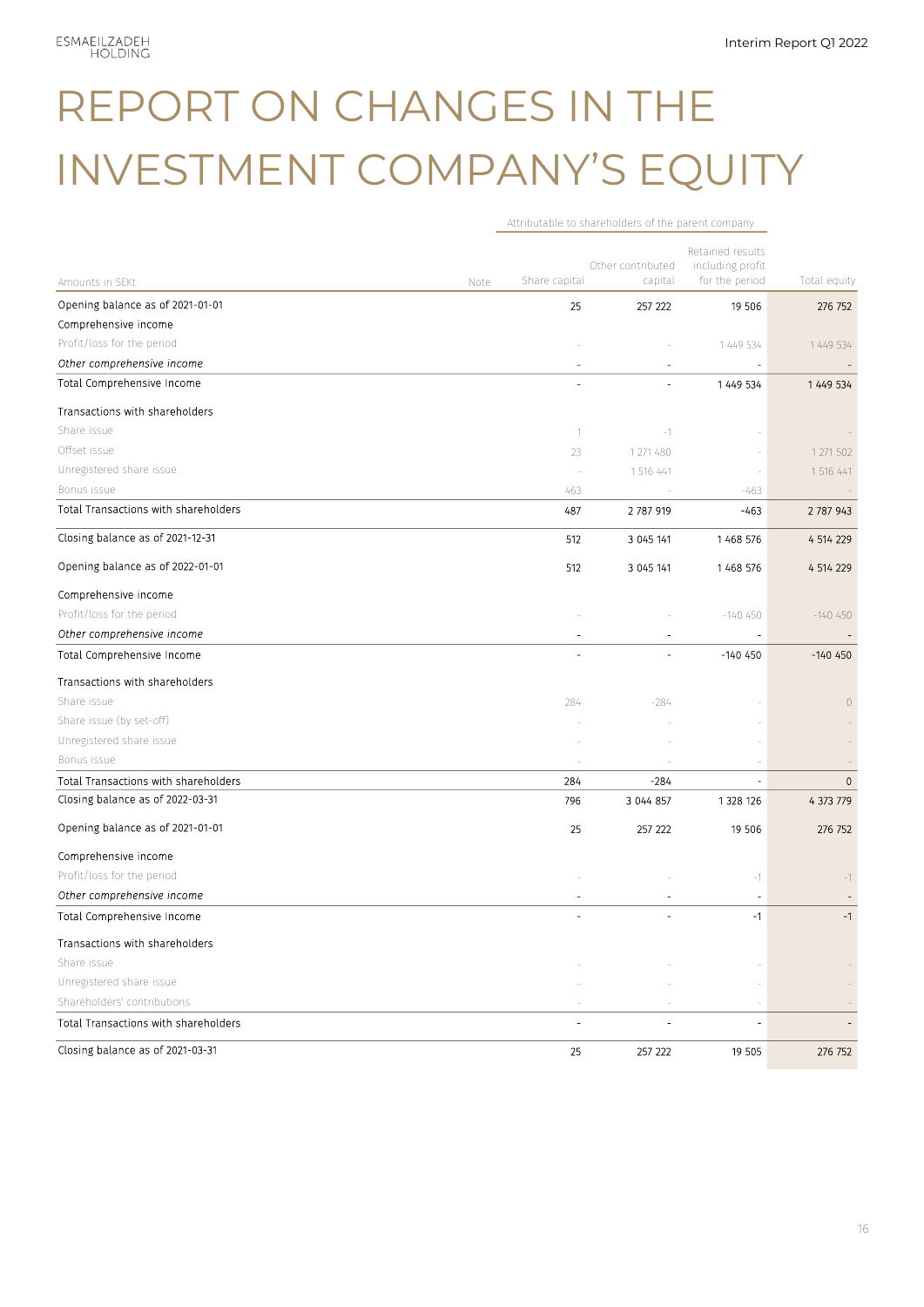## REPORT ON CASH FLOW OF THE INVESTMENT COMPANY

| Amounts in SEKt                                                       | Note | Q1 2022   | Q1 2021                  | Full-year 2021 |
|-----------------------------------------------------------------------|------|-----------|--------------------------|----------------|
| Cash flow from operating activities                                   |      |           |                          |                |
| Operating results                                                     |      | $-124092$ | $-1$                     | 1 449 667      |
| Adjustments for items not included in cash flow                       |      |           |                          |                |
| - Return of unrealised changes in fair value                          |      | 116 356   | i,                       | $-1453081$     |
| - Return of depreciations                                             |      | 630       |                          |                |
| - Other non-cash-impacting items                                      |      |           |                          | 3              |
| Interest paid                                                         |      | $-52$     |                          | $-176$         |
| Paid tax                                                              |      | $-2$      |                          |                |
| Cash flow from operating activities before changes in working capital |      | $-7160$   | $-1$                     | $-3587$        |
| Changes in working capital                                            |      |           |                          |                |
| Increase/decrease of other short-term receivables                     |      | $-510$    | 300                      | $-745$         |
| Increase/decrease in operating liabilities                            |      | 1 1 9 6   |                          | 2 174          |
| Cash flow from operating activities                                   |      | $-6474$   | 299                      | $-2158$        |
| Cash flow from investment operations                                  |      |           |                          |                |
| Investments in tangible fixed assets                                  |      | $-962$    |                          |                |
| Acquisition of financial tangible assets                              |      | $-281675$ | $-40000$                 | $-163035$      |
| Sale of financial tangible assets                                     |      | 2 6 5 0   |                          | 1 3 0 0        |
| Lending to portfolio companies                                        |      | $-288000$ |                          | $-22220$       |
| Repayment from portfolio companies                                    |      | 54        |                          |                |
| Cash flow from investment operations                                  |      | $-567933$ | $-4000$                  | $-184005$      |
| Cash flow from financing operations                                   |      |           |                          |                |
| Share issue                                                           |      |           |                          | 75 851         |
| Borrowings                                                            | 5    | 1 169 577 |                          |                |
| Bond repurchase                                                       | 5    | $-64380$  | $\overline{\phantom{a}}$ |                |
| Loans from related parties                                            |      |           | 40 000                   | 100 000        |
| Repayment of loans from related parties                               |      |           | $\circ$                  | 74 150         |
| Repayment of loans to related parties                                 |      |           | -3                       | $-59354$       |
|                                                                       |      | $-1232$   |                          |                |
| Cash flow from financing operations                                   |      | 1 103 965 | 39 997                   | 190 648        |
| Cash flow for the period                                              |      | 529 558   | 296                      | 4 4 8 4        |
| Cash and cash equivalents at the start of the period                  |      | 15 768    | 11 284                   | 11 284         |
| Exchange rate difference in cash and cash equivalents                 |      | $-565$    |                          |                |
| Cash and cash equivalents at the end of the period                    |      | 544 762   | 11 580                   | 15 768         |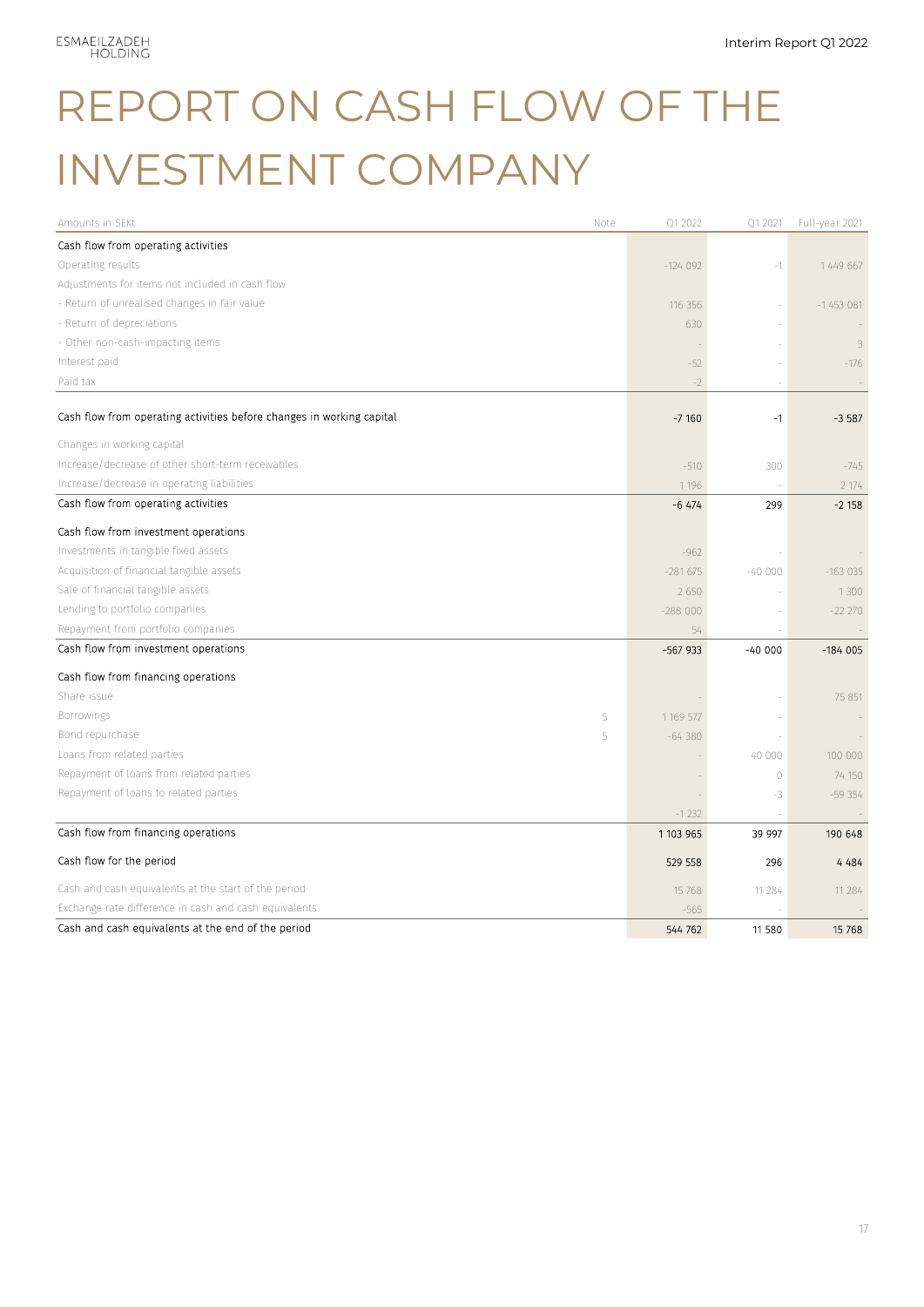# PROFIT AND LOSS STATEMENT OF THE PARENT COMPANY

| Amounts in SEKt<br>Note                                             | 01 2022  | Q1 2021        | Full-year 2021 |
|---------------------------------------------------------------------|----------|----------------|----------------|
| Operating income                                                    |          |                |                |
| Other operating income                                              | 768      |                |                |
| Total operating income                                              | 768      |                |                |
| Operating costs                                                     |          |                |                |
| Personnel expenses                                                  | $-3634$  |                | $-1069$        |
| Other external costs                                                | $-4882$  | $-1$           | $-2345$        |
| Total operating costs                                               | $-8,516$ | -1             | $-3414$        |
| Operating results                                                   | $-7748$  | -1             | $-3414$        |
| Prot/loss from participations in group companies                    | 6 9 9 8  |                | $-655$         |
| Results from other securities and receivables that are fixed assets |          | $\sim$         | $-53018$       |
| Interest income and similar income statement items                  | 1 5 5 6  |                | 43             |
| Interest expenses and similar income statement items                | $-17863$ | $\overline{a}$ | $-176$         |
| Profit from financial items                                         | $-9308$  | ٠              | $-53806$       |
| Profit before tax                                                   | $-17056$ | -1             | $-57220$       |
| Tax on profit for the period                                        |          |                |                |
| Profit/loss for the period                                          | $-17056$ | -1             | $-57220$       |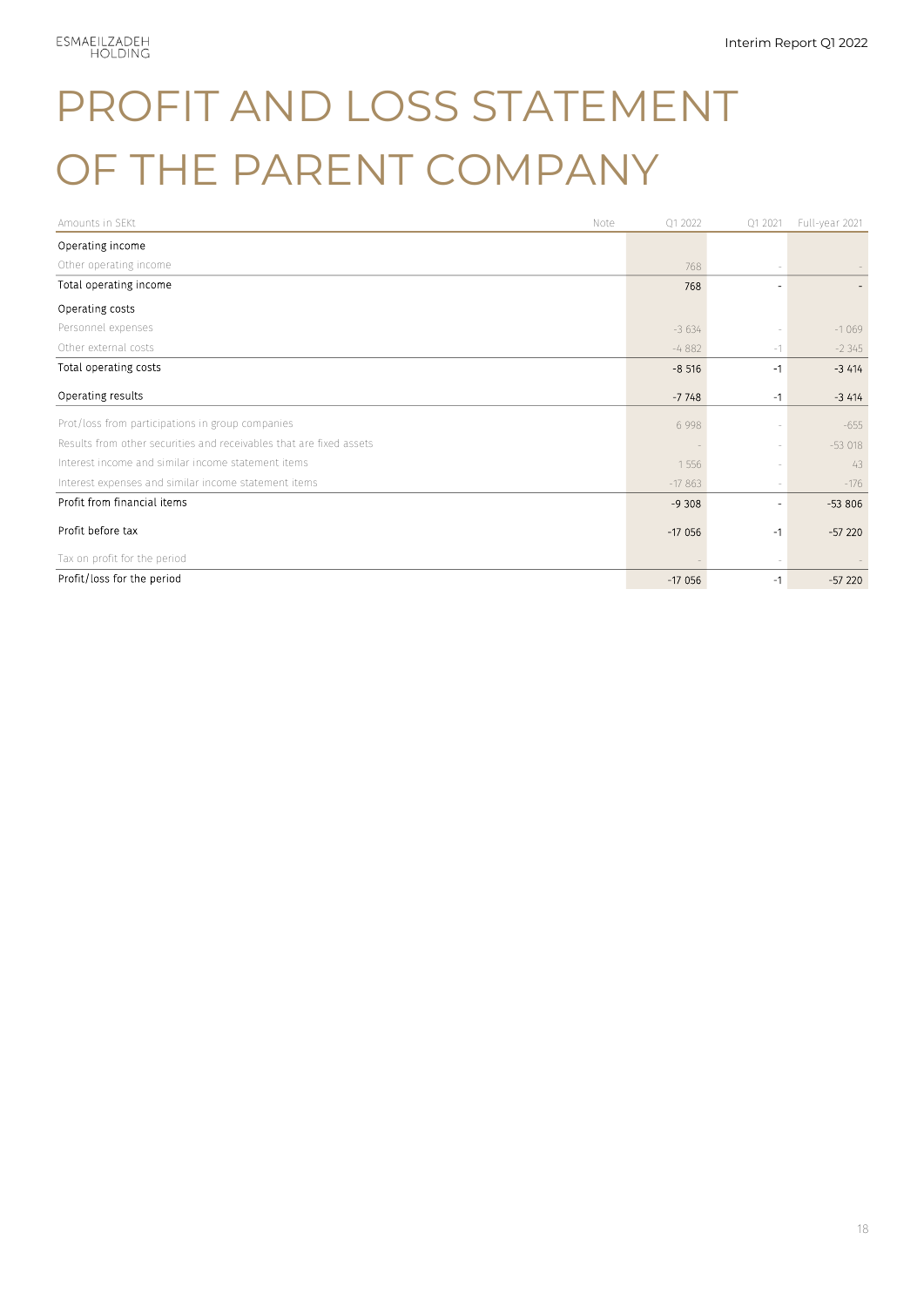# BALANCE SHEET OF THE PARENT **COMPANY**

| Amounts in SEKt<br>Note                                         | 31 Mar 2022 | 31 Mar 2021 | 31 Dec 2021 |
|-----------------------------------------------------------------|-------------|-------------|-------------|
| <b>ASSETS</b>                                                   |             |             |             |
| Fixed assets                                                    |             |             |             |
| Tangible fixed assets                                           |             |             |             |
| Inventory                                                       | 962         |             |             |
| Financial tangible assets                                       |             |             |             |
| Stakes in subsidiaries                                          | 1 912 674   | 207 854     | 1769 316    |
| Stakes in associated companies and jointly controlled companies | 43 138      |             | 222 482     |
| Other long-term investments                                     | 1 376 342   |             | 1 059 969   |
| Other long-term receivables                                     | 5 9 0 6     |             | 270         |
| Long-term receivables of group companies                        |             | 119 128     |             |
| Total financial tangible assets                                 | 3 3 3 0 6 0 | 326 982     | 3 052 037   |
| Total fixed assets                                              | 3 3 3 0 2 2 | 326 982     | 3 052 037   |
| Current assets                                                  |             |             |             |
| Short-term receivables                                          |             |             |             |
| Accounts receivable                                             |             |             |             |
| Receivables from group companies                                | 288 960     |             |             |
| Other receivables                                               | 922         | 21          | 14          |
| Pre-paid expenses and accrued income                            | 2 182       |             | 1 3 9 5     |
| Total short-term receivables                                    | 292 064     | 21          | 1409        |
| Cash and bank balances                                          | 544 762     | 11 580      | 15 768      |
| Total current assets                                            | 836 826     | 11 601      | 17 177      |
| <b>TOTAL ASSETS</b>                                             | 4 175 848   | 338 583     | 3 069 214   |
| EQUITY AND LIABILITIES                                          |             |             |             |
| Equity                                                          |             |             |             |
| Restricted capital                                              |             |             |             |
| Share capital                                                   | 796         | 25          | 512         |
| Share issue pending registration                                |             | 11 560      | 284         |
| Total restricted capital                                        | 796         | 11 585      | 796         |
| Unrestricted capital                                            |             |             |             |
| Share premium account                                           | 2 799 195   |             | 2 799 195   |
| Retained results                                                | 267 267     | 324 950     | 324 487     |
| Profit/loss for the period                                      | $-17056$    | $-1$        | $-57220$    |
| Total unrestricted capital                                      | 3 049 406   | 324 949     | 3 066 462   |
| Total equity                                                    | 3 050 202   | 336 534     | 3 067 258   |
| Liabilities                                                     |             |             |             |
| Long-term liabilities                                           |             |             |             |
| Bond loans                                                      | 1 106 887   |             |             |
| Total long-term liabilities                                     | 1 106 887   |             |             |
| Short-term liabilities                                          |             |             |             |
| Accounts payable                                                | 1612        | 49          | 539         |
| Liabilities to group companies, short-term                      |             | 2 0 0 0     |             |
| Other liabilities                                               | 766         |             | 259         |
| Accrued expenses and pre-paid income                            | 16 381      |             | 1 1 5 8     |
| Total short-term liabilities                                    | 18 759      | 2 0 4 9     | 1956        |
| TOTAL EQUITY AND LIABILITIES                                    | 4 175 848   | 338 583     | 3 069 214   |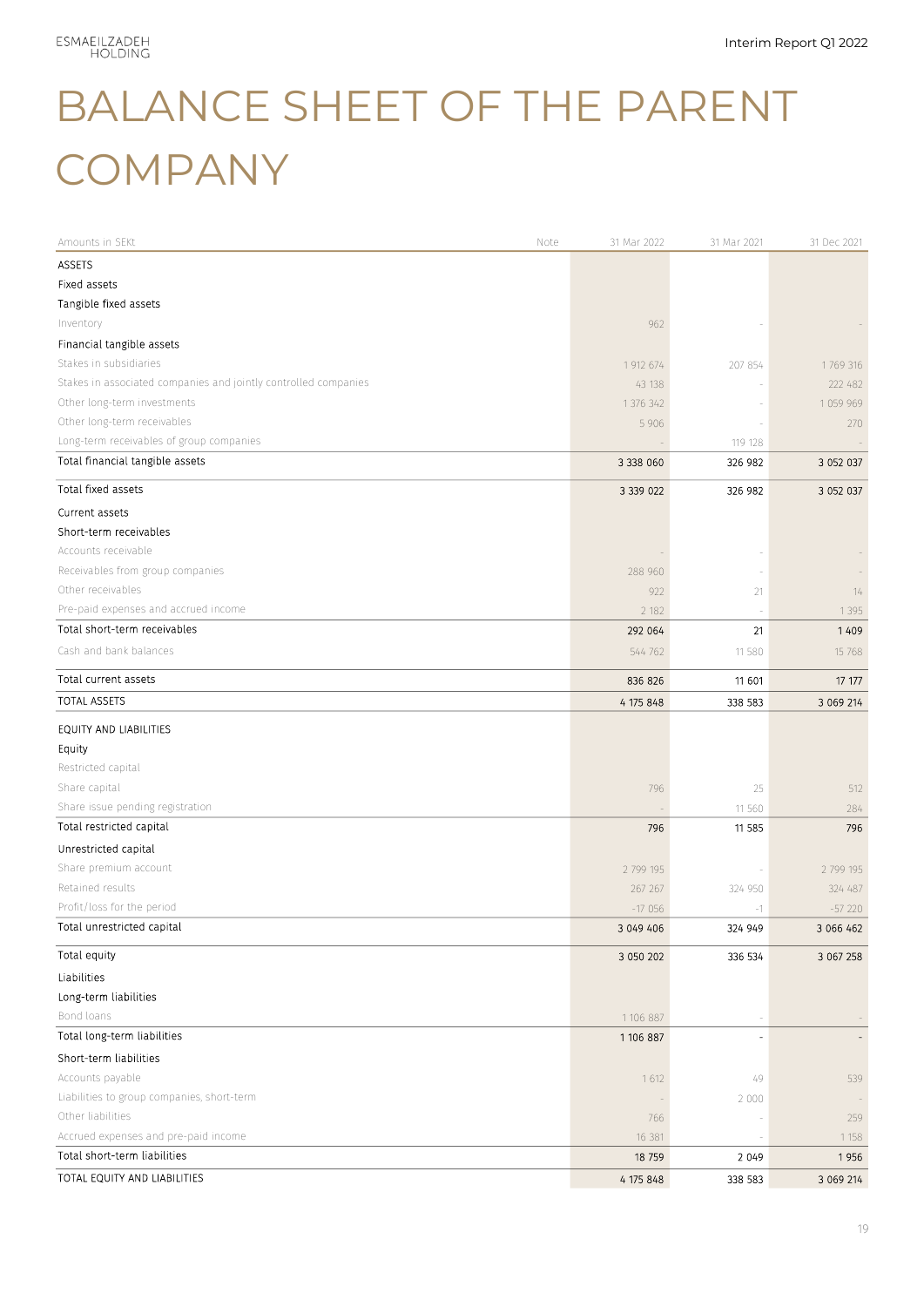### NOTES FOR THE QUARTERLY REPORT

#### **Note 1. Accounting Principles**

EHAB applies International Financial Reporting Standards ("IFRS") issued by the International Accounting Standards Board ("IASB") as amended by the European Commission for application within the EU. Furthermore, RFR 1 *Supplemental accounting rules for groups* has been applied.

This interim report has been drawn up in accordance with IAS 34 Interim Reporting and applicable disclosure requirements under the Swedish Annual Accounts Act.

As an investment company, according to the criteria set out in IFRS 10, EHAB does not consolidate any subsidiary and associated companies. Instead, holdings are reported as shares valued at fair value via the results.

The accounting of the parent company has been established under the Swedish Annual Accounts Act. The accounting principles are in compliance with the consolidated financial statements, except that shares of subsidiaries and other investments are not valued at fair value.

No essential changes to accounting principles have occurred since the previously issued Annual Report in 2021.

New and amended IFRS with future application are not expected to have a substantial effect on the company's financial statements.

Information under IAS 34.16A appears, in addition to the financial statements and their associated notes, also in other parts of the Interim Report.

Amounts in the notes refer to SEK, thousands, unless otherwise stated.

#### **Note 2. Segment Information**

EHAB divides up and monitors its portfolio based on three segments: *Operational Groups*, *Venture Capital* and *Liquid Assets*. Operational Group holdings include those portfolio companies whose aim is to acquire companies with a longer operating history that have reached a higher maturity level. Venture Capital holding include the investment platforms that invest in growth phase companies as well as direct investments in growth companies. Liquid assets consist of investments in listed companies and cash equivalents, i.e. assets that can be rapidly converted into cash and cash equivalents.

| Fair value change          | 01 2022    | Q1 2021 | Full-year 2021 |
|----------------------------|------------|---------|----------------|
| - Operational Groups       | 5 7 5 4    |         | 1 364 907      |
| - Venture Capital          | 1404       |         | 93 692         |
| - Liquid assets excl. cash | $-123.514$ |         | $-5518$        |
| Total fair value changes   | $-116.356$ |         | 453 081        |

|                                                                      | Operational |                        |               |                          |           |
|----------------------------------------------------------------------|-------------|------------------------|---------------|--------------------------|-----------|
| 2022-01-01 - 2022-03-31                                              |             | Groups Venture Capital | Liquid assets | Other                    | Total     |
| Actual change in value during the period                             | 5 7 5 4     | 1404                   | $-123514$     | $\sim$                   | $-116356$ |
| Results from management activities                                   | 5 7 5 4     | 1404                   | $-123514$     | ٠                        | $-116356$ |
| Other operating income                                               |             |                        |               | 768                      | 768       |
| Other external costs                                                 |             |                        |               | $-4241$                  | $-4241$   |
| Personnel costs                                                      |             |                        |               | $-3634$                  | $-3634$   |
| Depreciation and write-downs of tangible and intangible fixed assets |             |                        |               | $-630$                   | $-630$    |
| Operating results                                                    | 5 7 5 4     | 1404                   | $-123514$     | $-7737$                  | $-124092$ |
| Financial income                                                     |             |                        |               | 1556                     | 1556      |
| Financial expenses                                                   |             |                        |               | $-17914$                 | $-17914$  |
| Profit/loss before tax                                               | 5754        | 1404                   | $-123514$     | $-24095$                 | $-140450$ |
| Fair value at the start of the period                                | 3 458 012   | 353 285                | 703 210       | $\overline{\phantom{a}}$ | 4 514 507 |
| Changes in fair value during the period                              | 5 7 5 4     | 1404                   | $-123514$     | $\sim$                   | $-116356$ |
| Plus purchases and injections                                        | 175 914     | 8 1 5 6                | 97 605        | $\sim$                   | 281 675   |
| Less sales                                                           | $-8286$     |                        |               | $\sim$                   | $-8286$   |
| Deposits/payments during the period*                                 |             | $\sim$                 | 528 993       | $\sim$                   | 528 993   |
| Fair value at the end of the period                                  | 3 631 394   | 362 844                | 1 206 295     | $\overline{\phantom{a}}$ | 5 200 532 |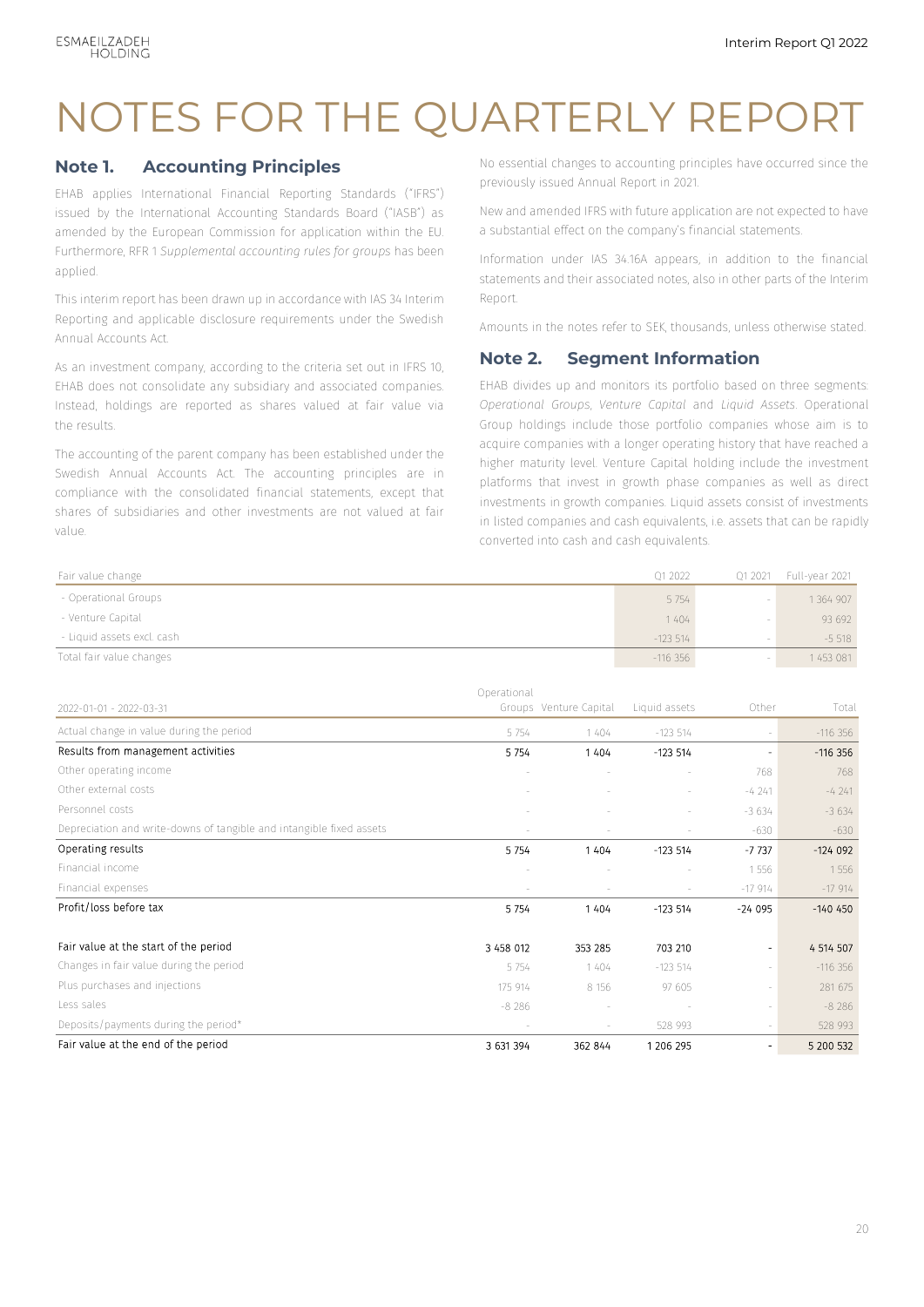### ESMAEILZADEH<br>HOLDING

#### Interim Report Q1 2022

|                                          | Operational |                              |               |                          |         |
|------------------------------------------|-------------|------------------------------|---------------|--------------------------|---------|
| 2021-01-01 - 2021-03-31                  |             | Groups Venture Capital       | Liquid assets | Other                    | Total   |
| Actual change in value during the period | $\sim$      | $\sim$                       | $\sim$        |                          |         |
| Results from management activities       |             |                              |               |                          |         |
| Other external costs                     | $\sim$      | $\sim$                       |               | $-1$                     | $-1$    |
| Operating results                        | ۰           | ۰                            |               | $-1$                     | $-1$    |
| Financial income                         |             |                              |               |                          |         |
| Financial expenses                       | $\sim$      |                              |               |                          |         |
| Profit/loss before tax                   | -           | $\overline{a}$               |               | -1                       | $-1$    |
| Fair value at the start of the period    | 108 072     | $\overline{\phantom{0}}$     | 11 284        | $\overline{\phantom{a}}$ | 119 356 |
| Changes in fair value during the period  |             |                              |               |                          |         |
| Plus purchases and injections            | 40 000      |                              |               | $\sim$                   | 40 000  |
| Less sales                               |             |                              |               |                          |         |
| Deposits/payments during the period*     | $\sim$      | $\sim$                       | 296           |                          | 296     |
| Fair value at the end of the period      | 148 072     | $\qquad \qquad \blacksquare$ | 11 580        | $\qquad \qquad -$        | 159 651 |

|                                         | Operational |                        |               |                          |             |
|-----------------------------------------|-------------|------------------------|---------------|--------------------------|-------------|
| 2021-01-01 - 2021-12-31                 |             | Groups Venture Capital | Liquid assets | Other                    | Total       |
| Changes in fair value during the period | 1 364 907   | 93 692                 | $-5518$       | $\sim$                   | 1 453 081   |
| Results from management activities      | 1364907     | 93 692                 | $-5518$       | $\overline{\phantom{a}}$ | 1 453 081   |
| Other external costs                    |             |                        |               | $-2345$                  | $-2345$     |
| Personnel expenses                      |             |                        |               | $-1069$                  | $-1069$     |
| Operating results                       | 1364 907    | 93 692                 | $-5518$       | $-3414$                  | 1449 667    |
| Financial income                        |             |                        |               | 43                       | 43          |
| Financial expenses                      |             |                        |               | $-176$                   | $-176$      |
| Profit/loss before tax                  | 1364 907    | 93 692                 | $-5518$       | $-3547$                  | 1 449 534   |
| Fair value at the start of the period   | 108 072     |                        | 11 284        | -                        | 119 356     |
| Changes in fair value during the period | 1 364 907   | 93 692                 | $-5518$       | $\sim$                   | 1453 081    |
| Plus purchases and injections           | 1986 342    | 259 593                | 692 960       | $\sim$                   | 2 938 895   |
| Less sales                              | $-1310$     |                        |               | $\sim$                   | $-1310$     |
| Deposits/payments during the period*    |             |                        | 4 484         |                          | 4 484       |
| Fair value at the end of the period     | 3 458 012   | 353 285                | 703 210       | -                        | 4 5 14 5 06 |

*\*) Incoming and outgoing payments during the period are attributable to cash and cash equivalents that are included in the Liquid Assets segment*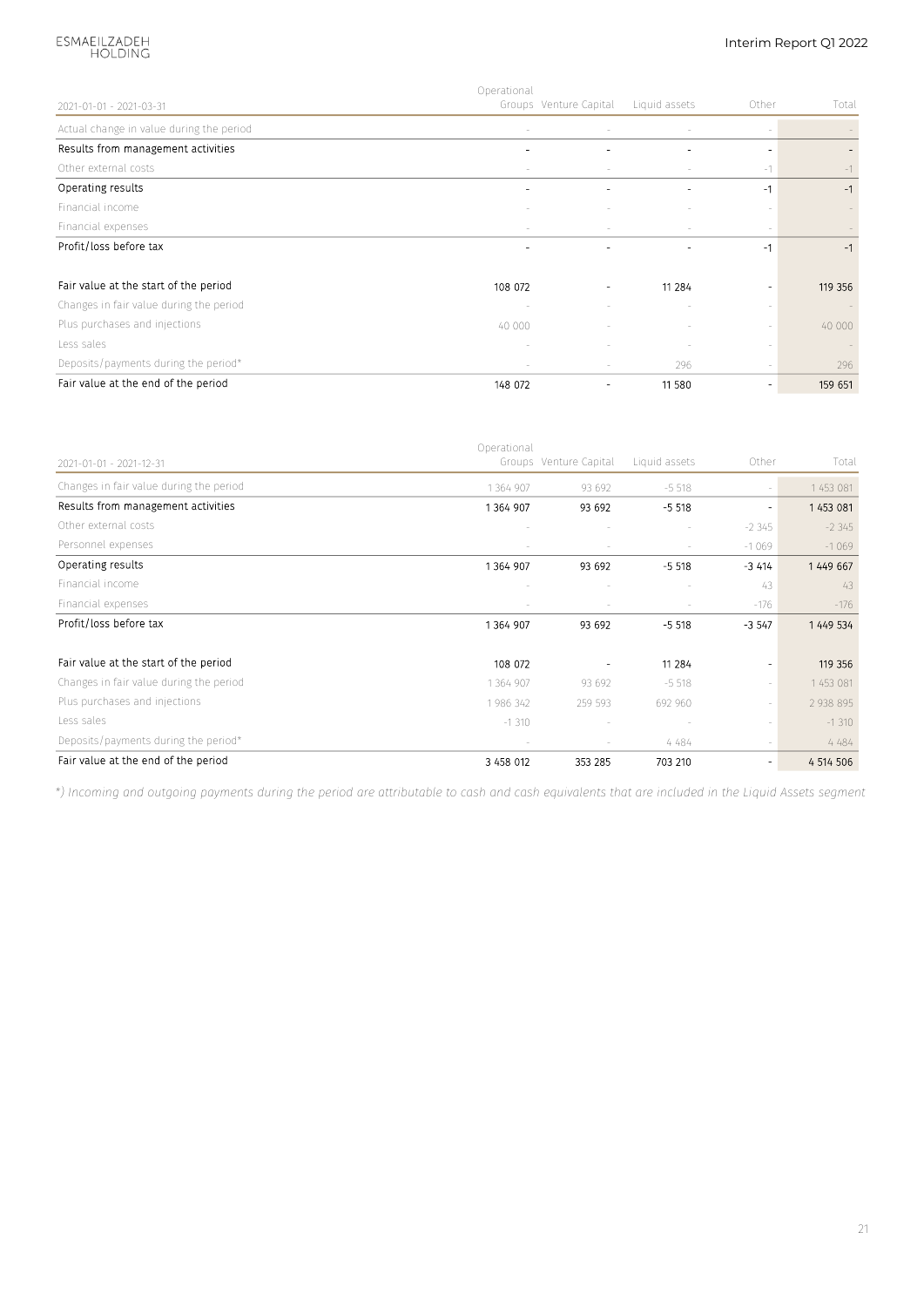#### **Note 3. Investment portfolio**

| The investment company                         | Q1 2022     | Q1 2021                  | Full-year 2021 |
|------------------------------------------------|-------------|--------------------------|----------------|
| Opening acquisition value for the period       | 3 120 553   | 179 139                  | 179 139        |
| Acquisitions during the period                 | 281 675     | 40 000                   | 2 938 895      |
| Divestments during the period                  | $-1288$     |                          | $-1964$        |
| Deposits/payments during the period*           | 528 993     | 296                      | 4 48 4         |
| Total acquisition value                        | 3 9 29 9 33 | 219 435                  | 3 120 553      |
| Opening changes in value                       | 1 393 953   | $-59783$                 | $-59783$       |
| Changes in value for the period                | $-116356$   | $\overline{\phantom{m}}$ | 1 453 081      |
| Less realised changes in value, divestments    | $-6998$     |                          | 655            |
| Total changes in value                         | 1 270 599   | $-59783$                 | 1 393 953      |
| Total fair value at the end of the period      | 5 200 532   | 159 652                  | 4 5 14 5 06    |
| Of which direct investments                    | 4 455 071   | 148 072                  | 4 282 796      |
| Of which ownership through endowment insurance | 200 700     |                          | 215 941        |
| Of which cash and cash equivalents             | 544 762     | 11 580                   | 15 768         |
| Total portfolio                                | 5 200 532   | 159 652                  | 4 5 14 5 0 6   |

*\*) Incoming and outgoing payments during the period are attributable to cash and cash equivalents that are included in the Liquid Assets segment*

Of the SEK -116,356 thousand reported in the profit and loss statement as change in fair value of stakes in portfolio companies and other investments, SEK 6,998 thousand consists of realised changes in value and SEK -123,354 thousand of unrealised changes in value.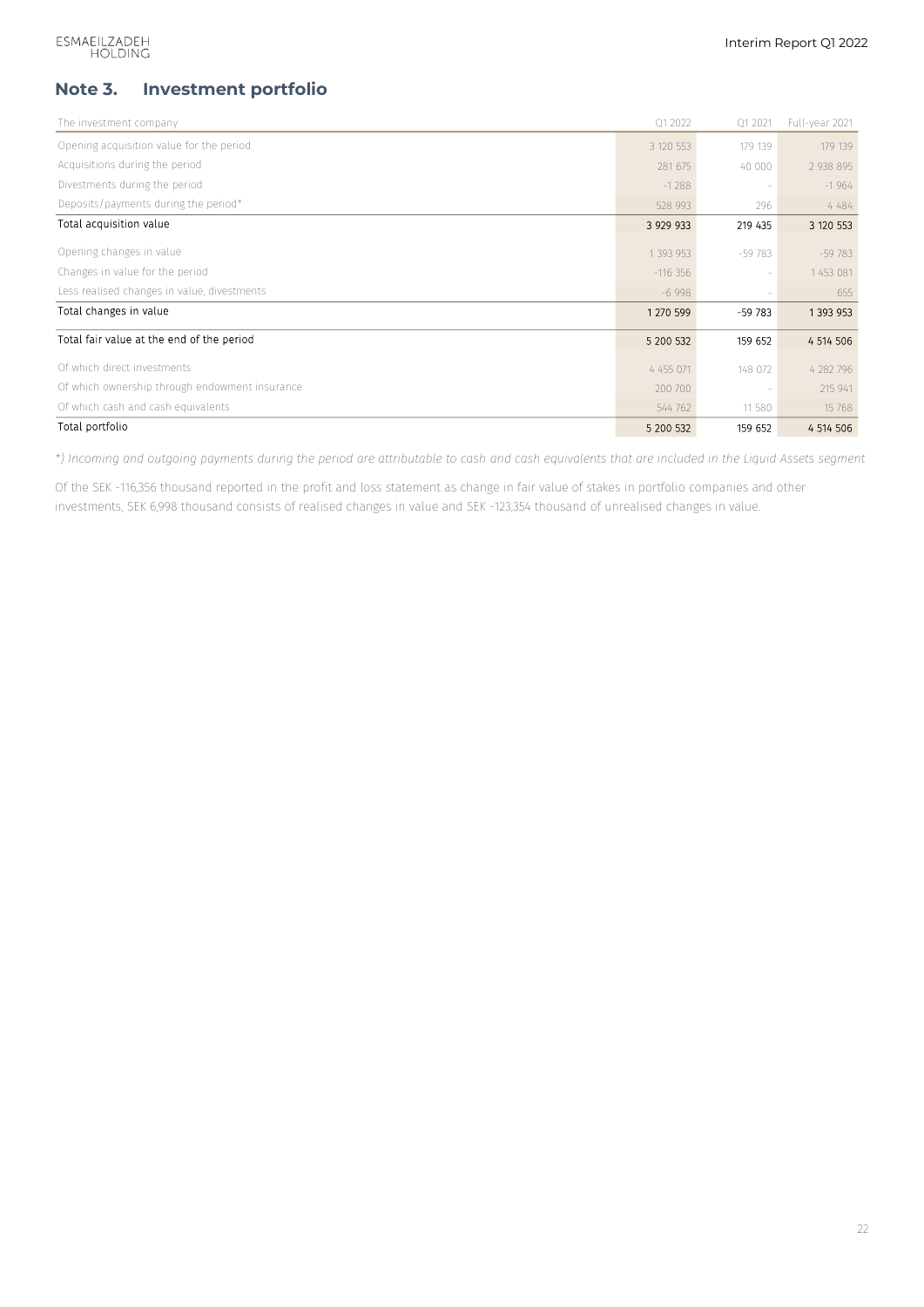### ESMAEILZADEH<br>HOLDING

#### Interim Report Q1 2022

|                                                                                    |           |                     |                      | Information at the end of the interim year |                      |                                                                                                                              | Fair value               |             |
|------------------------------------------------------------------------------------|-----------|---------------------|----------------------|--------------------------------------------|----------------------|------------------------------------------------------------------------------------------------------------------------------|--------------------------|-------------|
| The investment company                                                             |           | Valuation<br>method | Capital<br>share**** | Voting rights<br>share                     | Acquisition<br>value | 2022-03-31                                                                                                                   | 2021-03-31               | 2021-12-31  |
|                                                                                    |           |                     |                      |                                            |                      |                                                                                                                              |                          |             |
| Dentalum Group AB                                                                  |           | 3C                  | 24,69%               | 24,69%                                     | 338 567              | 338 567                                                                                                                      | $\overline{\phantom{a}}$ | 338 567     |
| Dentalum Group AB*                                                                 |           | 3C                  | 21,29%               | 21,29%                                     |                      | 291 936                                                                                                                      | 64 595                   | 291 936     |
| Novedo Holding AB                                                                  |           | 3C                  | 5,66%                | 5,66%                                      | 91 389               | 90 146                                                                                                                       | $\overline{\phantom{a}}$ | 75 121      |
| Novedo Holding AB*                                                                 |           | 3C                  | 60,88%               | 60,88%                                     |                      | 969 838                                                                                                                      | 21                       | 969 838     |
| Mirovia Holding AB, through ownership of Furbo Partners AB and<br>Furbo Capital AB |           | 3C                  | 93,04%               | 93,04%                                     | 931 649              | 956 000                                                                                                                      |                          | 956 000     |
| Rebellion Capital AB                                                               |           | 3C                  | 40,04%               | 40,00%                                     | 200 000              | 332 343                                                                                                                      | $\sim$                   | 332 343     |
| Äleven Group AB, through ownership of SLDB AB                                      |           | 3C                  | 60,36%               | 55,98%                                     | 289 050              | 340 870                                                                                                                      |                          | 340 870     |
| Samfastigheter i Norden AB                                                         |           | 3C                  | 5,00%                | 0,91%                                      | 24 216               | 24 216                                                                                                                       | $\overline{\phantom{a}}$ | 9 2 1 6     |
| Samfastigheter i Norden AB*                                                        |           | 3C                  | 45,00%               | 8,18%                                      |                      | 82 946                                                                                                                       | 75 24 2                  | 82 946      |
| Plenius AB                                                                         |           | 3F                  | 87,00%               | 87,00%                                     | 101752               | 101 752                                                                                                                      |                          | 22          |
| Eitrium AB                                                                         |           | 3F                  | 74,30%               | 74,30%                                     | 87 107               | 87 107                                                                                                                       |                          | 50 602      |
| Crutiq AB                                                                          |           | 3F                  | 94,00%               | 94,00%                                     | 2 5 2 4              | 2 5 2 4                                                                                                                      |                          | 25          |
| Spartacus Partners AB*                                                             |           | 3F                  | 100,00%              | 100,00%                                    | 257 454              |                                                                                                                              |                          |             |
| Other Operational Group investments**                                              |           |                     |                      |                                            | 3 150                | 13 15 0                                                                                                                      | 8 2 1 4                  | 10 525      |
| Total ownership of Operational Groups                                              |           |                     |                      |                                            | 2 3 2 6 8 5 8        | 3 631 394                                                                                                                    | 148 072                  | 3 458 011   |
| Centripetal AB, through ownership of Centripetal Partner AB                        |           | 3B                  | 59,59%               | 56,31%                                     | 239 988              | 333 681                                                                                                                      |                          | 333 681     |
| Hidden Dreams AB                                                                   |           | 3F                  | 25,94%               | 25,94%                                     | 18 922               | 18 922                                                                                                                       |                          | 13 26 6     |
| Tendmill AB                                                                        |           | 3A                  | 1,60%                | 1,60%                                      | 400                  | 400                                                                                                                          |                          | 400         |
| Vivium AB                                                                          |           | 3F                  | 8,87%                | 8,87%                                      | 3 800                | 5 2 0 4                                                                                                                      |                          | 1300        |
| Vivologica AB                                                                      |           | 3A                  | 4,73%                | 4,73%                                      | 2 6 3 8              | 2 6 3 8                                                                                                                      |                          | 2 6 3 8     |
| Chaintraced AB                                                                     |           | ЗΑ                  | 3,33%                | 3,33%                                      | 2 0 0 1              | 2 0 0 0                                                                                                                      |                          | 2 0 0 0     |
| Total ownership of Venture Capital                                                 |           |                     |                      |                                            | 267 749              | 362 844                                                                                                                      | $\frac{1}{2}$            | 353 285     |
| Endowment insurance***                                                             |           | 1А                  |                      |                                            | 217 055              | 200 700                                                                                                                      |                          | 215 941     |
| Sdiptech AB                                                                        |           | 1А                  | 3,42%                | 18,63%                                     | 520 492              | 460 832                                                                                                                      |                          | 471 500     |
| Cash and cash equivalents                                                          |           |                     |                      |                                            | 544 762              | 544 762                                                                                                                      | 11 580                   | 15 768      |
| Total ownership of liquid assets                                                   |           |                     |                      |                                            | 1282308              | 1 206 294                                                                                                                    | 11 580                   | 703 210     |
| Total portfolio value                                                              |           |                     |                      |                                            | 3 876 915            | 5 200 532                                                                                                                    | 159 652                  | 4 5 14 5 06 |
| Other fixed assets (excl. portfolio)                                               |           |                     |                      |                                            |                      | 13 804                                                                                                                       | 119 128                  | 270         |
| Receivables from portfolio companies                                               |           |                     |                      |                                            |                      | 288 960                                                                                                                      |                          |             |
| Interest-bearing debt excluding leasing debt                                       |           |                     |                      |                                            |                      | $-1$ 122 494                                                                                                                 |                          |             |
| Leasing debt                                                                       |           |                     |                      |                                            |                      | $-6.334$                                                                                                                     |                          |             |
| Debt to portfolio companies                                                        |           |                     |                      |                                            |                      |                                                                                                                              | $-2000$                  |             |
| Other net receivables / liabilities                                                |           |                     |                      |                                            |                      | $-689$                                                                                                                       | $-28$                    | -547        |
| Total net asset value                                                              |           |                     |                      |                                            |                      | 4 373 779                                                                                                                    | 276 752                  | 4 514 229   |
|                                                                                    | Valuation |                     |                      | Voting rights                              | Acquisition          |                                                                                                                              |                          |             |
| The investment company                                                             | method    | Capital share       |                      | share                                      | value                | 2022-03-31                                                                                                                   | 2021-03-31               | 2021-12-31  |
| Other Operational Groups Ownership                                                 |           |                     |                      |                                            |                      |                                                                                                                              |                          |             |
| Botello AB*                                                                        | 3F        | 100,00%             |                      | 100,00%                                    |                      | 10 000                                                                                                                       | 8 2 1 4                  | 8 2 1 4     |
| Mangia Mangia AB*                                                                  | 3F        | 50,00%              |                      | 50,00%                                     |                      |                                                                                                                              |                          |             |
| EHAB Europe AB                                                                     | 3F        | 100,00%             |                      | 100,00%                                    | 3 1 2 5              | 3 1 2 5                                                                                                                      |                          |             |
| Ametalis AB                                                                        | 3F        | 100,00%             |                      | 100,00%                                    | 25                   | 25                                                                                                                           |                          |             |
| <b>Total Operational Groups</b>                                                    |           |                     |                      |                                            | 3 1 5 0              | 13 150                                                                                                                       | 8 2 1 4                  | 8 2 1 4     |
| Explanations of valuation method:                                                  |           |                     |                      |                                            |                      | Level 3: Fair value determined from inputs that are not observable on                                                        |                          |             |
|                                                                                    |           |                     |                      | the market                                 |                      |                                                                                                                              |                          |             |
| 1 A – Latest trading price                                                         |           |                     |                      |                                            |                      |                                                                                                                              |                          |             |
| 2 A - Other observable data                                                        |           |                     |                      |                                            |                      | For more information on valuation methods, the reader is referred to                                                         |                          |             |
| 3 A - Latest new share issue                                                       |           |                     |                      | the latest annual report.                  |                      |                                                                                                                              |                          |             |
| 3 B – Latest investment adjusted                                                   |           |                     |                      |                                            |                      | *) Esmaeilzadeh Holding AB owns these shares through its ownership                                                           |                          |             |
| 3 C - Last known transaction of shares                                             |           |                     |                      | of Spartacus Partners AB:                  |                      |                                                                                                                              |                          |             |
| 3 D - Relative valuation/Multiple valuation                                        |           |                     |                      |                                            |                      |                                                                                                                              |                          |             |
| 3 E - Discounted cash flows                                                        |           |                     |                      |                                            |                      | **) Other Operational group holdings consist of the following: Ametalis                                                      |                          |             |
| 3 F - Other valuation method                                                       |           |                     |                      |                                            |                      | AB, EHAB Europe AB, Mangia Mangia AB and Botello AB. All stakes have                                                         |                          |             |
| Level 1: Fair value determined by prices listed on an active market for            |           |                     |                      |                                            |                      | been valued using valuation method 3F. Mangia Mangia AB and Botello<br>AB are held indirectly through Spartacus Partners AB. |                          |             |

| Total Operational Groups |    |         |         | 3 1 5 0 | 13 150  | 8 2 1 4                  | 8 2 1 4 |
|--------------------------|----|---------|---------|---------|---------|--------------------------|---------|
| Ametalis AB              | 3F | 100.00% | 100.00% |         |         | $\overline{\phantom{a}}$ | $\sim$  |
| EHAB Europe AB           | 3F | 100.00% | 100.00% | 3 1 2 5 | 3 1 2 5 | $\sim$                   |         |
| Mangia Mangia AB*        | 3F | 50.00%  | 50.00%  | $\sim$  |         | -                        |         |
|                          |    |         |         |         |         |                          |         |

- 1 A Latest trading price
- 2 A Other observable data
- 3 A Latest new share issue
- 3 B Latest investment adjusted
- 3 C Last known transaction of shares
- 3 D Relative valuation/Multiple valuation
- 3 E Discounted cash flows
- 3 F Other valuation method

Level 1: Fair value determined by prices listed on an active market for the same instrument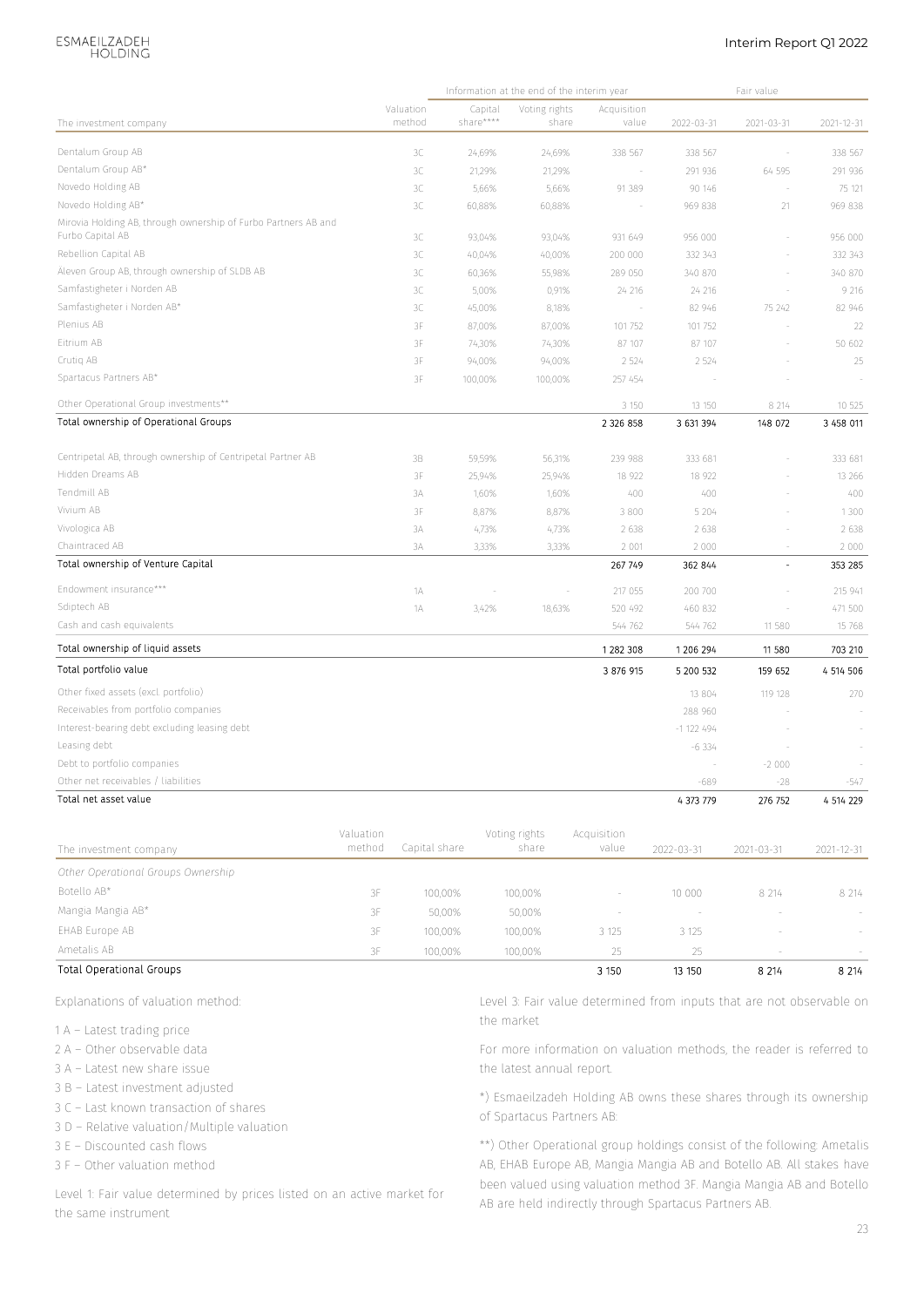#### ESMAEILZADEH HOI DING

As of the end of the period, no shares of Botello AB were held. An agreement exists to obtain shares free of charge in the event of a future capitalisation. As of the end of the period, Spartacus Partners AB has injected 10,000,000 SEK in conditional shareholder contributions into the company, which has been reported as stakes in the company.

#### **Note 4. Closely related party transactions**

The definition of closely related parties includes the management of the company, the boards of directors of the company, subsidiaries and associated companies of Esmaeilzadeh Holding AB, and other companies in which Esmaeilzadeh Holding, by other means than

\*\*\*) Capital redemption policy ownership consists of, as of the end of the period, stakes in Impantica Sdb, Xbrane Biopharma, Ecoonline Holding AS, Kalera AS, Ascelia Pharma AB and Impact Coatings AB.

\*\*\*\*) All ordinary and preferred shares have been taken into account when calculating capital shares.

ownership of more than 20% of voting rights, exerts significant influence, as well as the owners of Esmaeilzadeh Holding AB and their close relatives. For further information the reader is referred to IAS24 and the Swedish Annual Accounts Act.

| Claims on closely related parties                                                                                    |                                                                        |                     |                    |            |
|----------------------------------------------------------------------------------------------------------------------|------------------------------------------------------------------------|---------------------|--------------------|------------|
| The group                                                                                                            |                                                                        | 2022-03-31          | 2021-03-31         | 2021-12-31 |
| Dr.Saeid AB (Majority owner)                                                                                         |                                                                        |                     | 119 128            |            |
| SLDB AB (Group company)                                                                                              |                                                                        | 99 000              |                    |            |
| Centripetal AB (Group company)                                                                                       |                                                                        | 50 160              |                    |            |
| Eitrium AB (Group company)                                                                                           |                                                                        | 375                 |                    |            |
| Rebellion Capital AB (Associated company)                                                                            |                                                                        | 139 000             |                    |            |
| Mirovia AB (Group company)                                                                                           |                                                                        | 425                 |                    |            |
| Total                                                                                                                |                                                                        | 288 960             | 119 128            |            |
|                                                                                                                      |                                                                        |                     |                    |            |
| Liabilities to closely related parties                                                                               |                                                                        |                     |                    |            |
| The group                                                                                                            |                                                                        | 2022-03-31          | 2021-03-31         | 2021-12-31 |
| Dr.Saeid AB (Majority owner)                                                                                         |                                                                        |                     |                    |            |
| Spartacus Partners AB (Group company)                                                                                |                                                                        |                     | 2 0 0 0            |            |
| Total                                                                                                                |                                                                        |                     | 2 0 0 0            |            |
|                                                                                                                      |                                                                        |                     |                    |            |
| Related party transactions                                                                                           |                                                                        |                     |                    |            |
| 2022-01-01 - 2022-03-31                                                                                              |                                                                        |                     |                    |            |
| Counterpart                                                                                                          | Share issue holder contributions                                       | Share purchases     | Disposal of shares | Dividends  |
| Sebastian Karlsson Invest AB (Owned and controlled by board member in EHAB)<br>Eitrium AB (Group company)            | 36 505                                                                 |                     | $-2000$            |            |
| Hidden Dreams AB (Associated company)                                                                                | 5 6 5 6                                                                |                     |                    |            |
| Stuzzicadente (Associated company, ownership through Spartacus Partners AB)                                          |                                                                        |                     |                    | 1 4 4 7    |
| Crutig AB (Group company)                                                                                            | 2 500                                                                  |                     |                    |            |
| Plenius AB (Group company)                                                                                           | 101730                                                                 |                     |                    |            |
| EHAB Europe AB (Group company)                                                                                       | 3 100                                                                  |                     |                    |            |
| Related party transactions                                                                                           |                                                                        |                     |                    |            |
| 2021-01-01 - 2021-03-31                                                                                              |                                                                        |                     |                    |            |
| Counterpart                                                                                                          | Share issue rolder contributions                                       | Share purchases     | Disposal of shares | Dividends  |
| Spartacus Partners AB (Group company)                                                                                | 40 000                                                                 |                     |                    |            |
| Related party transactions                                                                                           |                                                                        |                     |                    |            |
| 2021-01-01 - 2021-12-31                                                                                              |                                                                        |                     |                    |            |
| Counterpart                                                                                                          | Share issue iolder contributions                                       | Share purchases     | Disposal of shares | Dividends  |
| Spartacus Partners AB (Group company)<br>Dr.Saeid AB (Majority owner)                                                | 40 000<br>46 650                                                       | 4 2 5 0<br>1896 499 |                    |            |
| Sebastian Karlsson Invest AB (Owned and controlled by board member in EHAB)                                          | 1 853 117                                                              | 11 539              |                    |            |
| Centripetal Partner AB (Group company)                                                                               | 19 988                                                                 |                     |                    |            |
| Eitrium AB (Group company)                                                                                           | 48 738                                                                 |                     |                    |            |
| Hidden Dreams AB (Associated company)<br>Stuzzicadente (Associated company, ownership through Spartacus Partners AB) | 2 146                                                                  |                     |                    | 278 574    |
|                                                                                                                      |                                                                        |                     |                    |            |
| Esmaeilzadeh Holding AB has made transactions with the companies                                                     | Europe AB (of which SEK 0.5 million was for all the shares in          |                     |                    |            |
| specified above. These transactions are described below.                                                             | Esmaeilzadeh Invest AB that were added to the company).                |                     |                    |            |
|                                                                                                                      |                                                                        |                     |                    |            |
| Disclosure of transactions with closely related parties during                                                       | EHAB issued loans over the quarter to certain subsidiaries and         |                     |                    |            |
| the first quarter                                                                                                    | associated companies totalling SEK 288.0 million, broken down into SEK |                     |                    |            |
| During the first quarter of 2022, EHAB made an unconditional                                                         | 139.0 million to Rebellion Capital AB, SEK 99.0 million to SLDB AB and |                     |                    |            |
| shareholder contribution of SEK 2.5 million to Crutiq AB, SEK 101.7 million                                          | SEK 50.0 million to Centripetal Partner AB. In addition, EHAB has      |                     |                    |            |
| to Plenius AB, SEK 36.5 million Eitrium AB and SEK 3.1 million to EHAB                                               | receivables from Group companies amounting to a total of SEK 960       |                     |                    |            |
|                                                                                                                      | thousand.                                                              |                     |                    |            |

#### Disclosure of transactions with closely related parties during the first quarter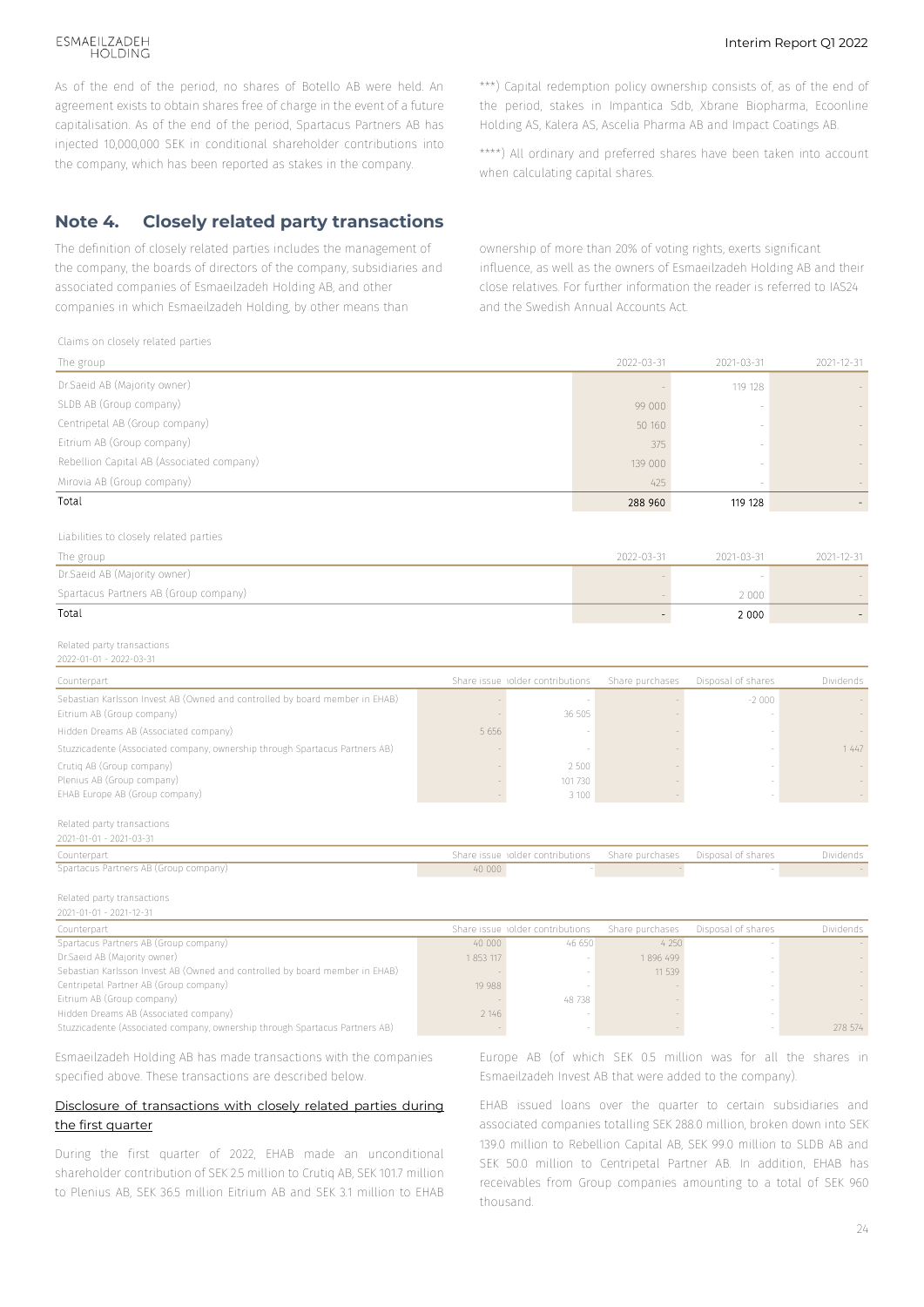#### ESMAEILZADEH HOLDING

EHAB has subscribed for a total of SEK 5.7 million in preferred shares in Hidden Dreams AB during the quarter.

EHAB sold shares in Crutiq AB and Plenius AB in the amount of SEK 1.0 million per company to Sebastian Karlsson Invest AB, which is owned and controlled by EHAB's board member and also the CEO of Mirovia.

During the quarter EHAB paid the parent company Dr. Saeid AB SEK 161.7 thousand for services rendered.

Spartacus Partners AB received a distribution equivalent to SEK 14 million from Stuzzicadente AB.

Centripetal Partner AB repaid a final part of an outstanding loan of SEK 20 million through cash payment of SEK 54 thousand.

#### **Note 5. Bond**

In January of 2022, EHAB took out a bond loan of 1.2 billion under a framework of SEK 2.4 billion in total. The bond loan has been listed on Frankfurt Open Market with a 3-year term at an annual interest rate of 3m STIBOR + 7.5%, which will be paid on a quarterly basis, with first payment date on 26 April 2022. The first interest payment totalled SEK 22.5 million. Under the terms of the bond, EHAB must at any given time maintain SEK 250 million in liquid assets and the loan-to-value ratio may not exceeding 30%.

| Borrowing                                                | 01 2022   | 01 2021 | Full-year 2021 |
|----------------------------------------------------------|-----------|---------|----------------|
| Borrowing at the beginning of the period                 |           |         |                |
| Borrowings                                               | 1 200 000 | $\sim$  |                |
| Capitalized costs attributable to borrowing              | $-30423$  | -       |                |
| Bond repurchase                                          | $-64380$  |         |                |
| Resolution of capitalized costs, not impacting cash flow | 1.690     | -       |                |
| Accrued interest on bonds, not impacting cash flow       | 15 607    | $\sim$  |                |
| Reported value borrowing                                 | 1 122 494 |         |                |

#### **Note 6. Investment commitment**

In connection with EHAB establishing new companies, EHAB will undertake to inject capital for financing the initial company acquisitions and the on-going activities. Investment commitments are also made in relation to other shareholders and co-founders. EHAB's investment commitments as of the end of the first quarter of 2022 are described below.

As of 31 March 2022, EHAB's investment commitment to Hidden Dreams AB amounted to SEK 8.5 million.

#### **Note 7. Events after the end of the reporting period**

- In April, EHAB provided certain short-term loans to the portfolio companies Crutiq AB (SEK 30 million) and Centripetal Partner AB (SEK 20 million) to facilitate further acquisitions and investments.
- In April, EHAB acquired shares in Trendmill for SEK 2.8 million.
- In April EHAB divested part of the holdings in its bond, equivalent to SEK 15.2 million.
- In May the portfolio company Rebellion issued a bond with a framework totalling SEK 1 billion. The company has also secured a new targeted share issue of SEK 200 million during the same period. The company has further strengthened its board of directors with Annika Poutiainen and Mats Hederos.
- In April, EHAB invested in Kaperia AB, a new company in the operational groups segment, with the intention of acquiring and developing companies in SaaS.
- Crutiq completed its first acquisition in April.
- In May EHAB made an unconditional shareholder contribution to Mirovia of SEK 100 million.
- In May EHAB made loans to Eitrium totalling SEK 69 million.
- In May EHAB issued loans to Plenius totalling EUR 12 million.
- In May EHAB concluded a share purchase agreement with minority shareholders in Eitrium for a total of SEK 55 million in shares. Under the agreement, EHAB can make payment in cash or with its own shared at a later time.
- .Plenius completed three acquisitions in May.
- During May, EHAB resolved on a consolidation of certain portfolio companies in order to create a new group, Lyvia Group AB ("Lyvia Group"). Lyvia Group will form a pan-European operational group with its primary focus on TMT.

#### **Note 8. Significant risks and uncertainty factors**

The investments being made are in companies undergoing strong expansion. The Operational Groups segment is in already established companies, with a more stable turnover and performance. The Venture Capital segment is in companies in their earlier phases, which present great opportunities but at the same time are associated with higher risks in future cash flows.

The business has inherent risks with respect to the changes in fair values of the holdings. With the exception of holdings in the liquid assets segment, all values are derived from so-called Level 3 assessments, which mean a high degree of self-assessment. At a 20 per cent change in fair values, the portfolio value would be SEK 799 million higher/lower.

The company management of EHAB operates on an on-going basis to ensure that sufficient available funds exist to carry out new and additional investments, and to ensure contractual payments to future investors. The strategy of holding sufficient investments in stable liquid investments is in place to secure the liquidity needs.

In addition, please refer to Note 3 in the 2021 Annual Report, where the financial risks are described in more detail.